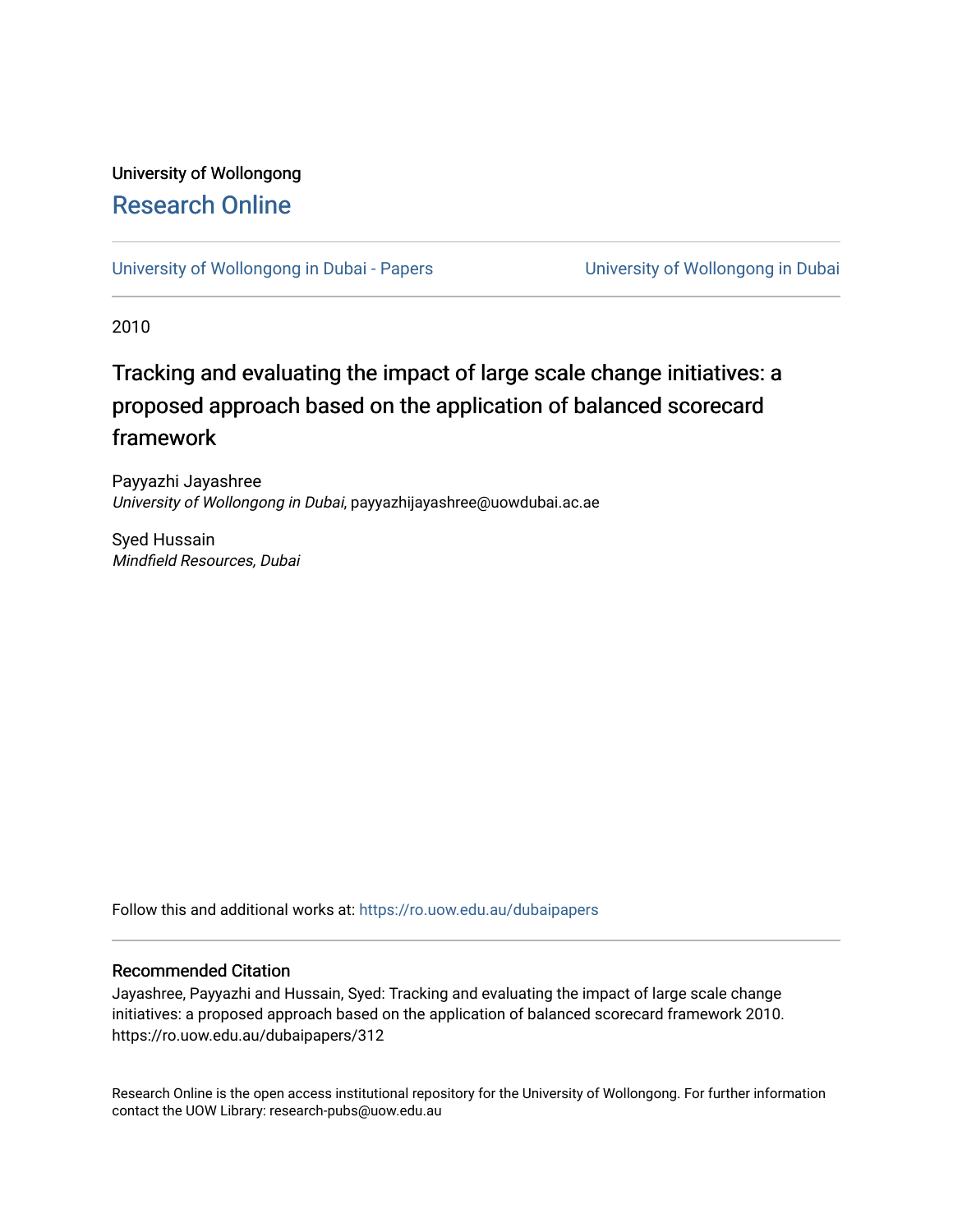# **Tracking and Evaluating the Impact of Large Scale Change**

# **Initiatives: A Proposed Approach based on the Application of**

## **Balanced Scorecard Framework**

Payyazhi Jayashree

*Assistant Professor, University of Wollongong in Dubai, UAE,* 

*payyazhijayashree@uowdubai.ac.ae, Mob: +971507875790* 

**Syed Jamal Hussain** 

*Sr. HR Consultant, Mindfield Resources, Dubai, UAE,* 

*jamal@mindfieldresources.com, Mob: +971508640435*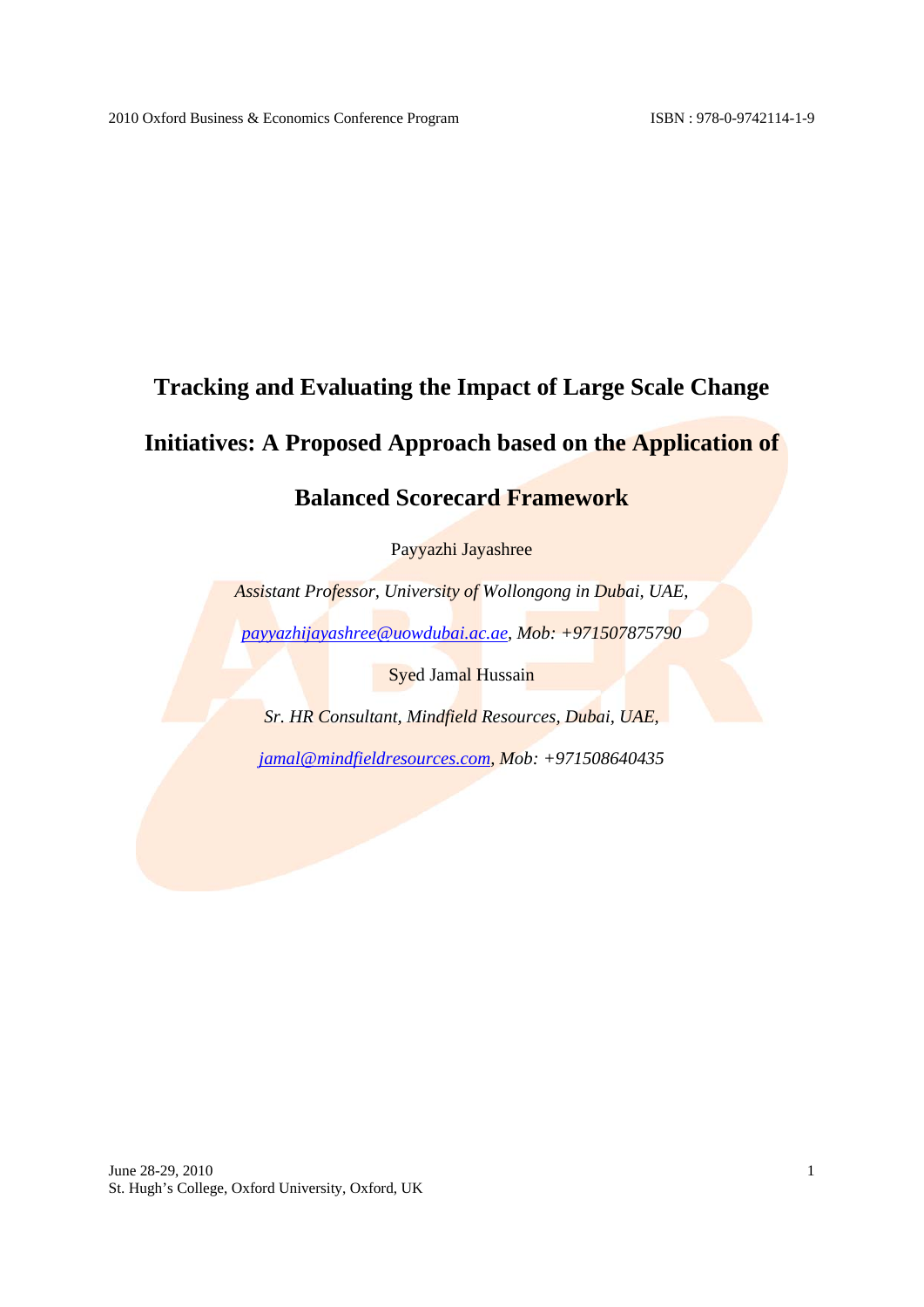#### **Tracking and Evaluating the Impact of Large Scale Change Initiatives:**

# **A Proposed Approach based on the Application of Balanced Scorecard Framework ABSTRACT**

Change Deployment and Change Management literature stresses the significance of introducing changes at a systemic level by focusing on strategy, structure, culture, systems, processes, tasks and behavior for sustained and continuous effectiveness of large scale change efforts. While various diagnostic models have been suggested in Change literature that helps in identifying internal and external alignment issues at a systemic level to inform change interventions within organizations, an integrated measurement system to track and evaluate the impact and effectiveness of Change initiatives has still not got the desired focus. This paper proposes a conceptual approach for tracking, measuring and evaluating the effectiveness of large scale Change interventions in organizations by drawing on some of the techniques of the *Balanced Scorecard* (BSC). This paper proposes that, to reap greater benefits from large scale Change, one must not only ensure alignment but also a continuous review of Change Deployment Processes at a systemic level. The approach focuses on the use of BSC techniques such as developing Change Themes and Results, setting Change Objectives, developing Lead and Lag Performance Measures for achievement of Change Objectives and measuring the progress of the initiatives with respect to the desired Objectives, for evaluating the effectiveness of Change Deployment efforts, all through applying cause and effect linkages.

**Key words**: Change Deployment, Systemic Alignment, Integrated Measurement Systems, Balanced Scorecard, Lead and Lag Measures, Cause and Effect Linkages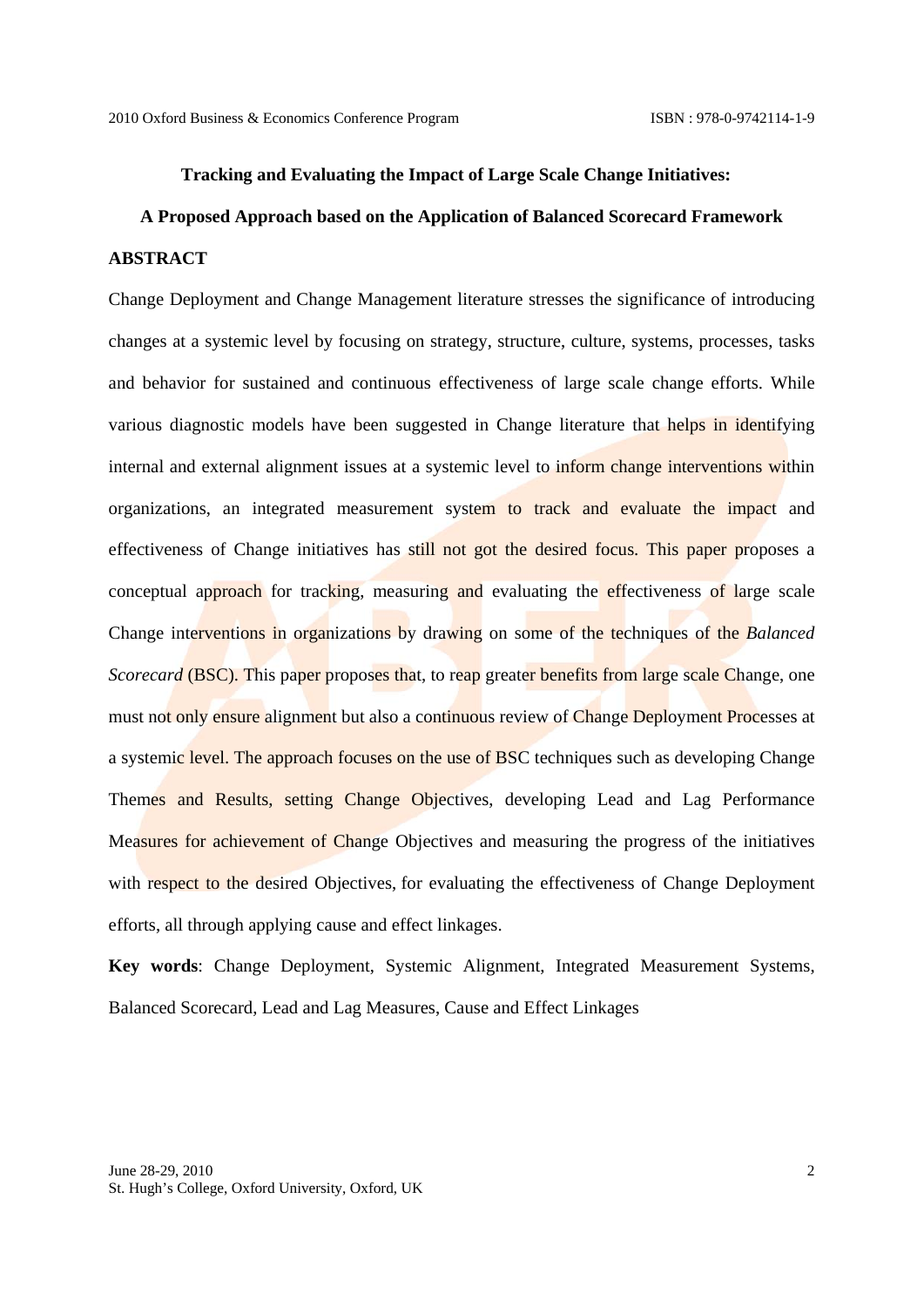### **INTRODUCTION**

Terms like Change and Change Management have been a part of the corporate lexicon for more than two decades now, capturing the critical need of business organizations to remain competitive. Organizations that do not adopt the right Change interventions or those that do not manage Change effectively always remain at risk of becoming static thereby slipping into obsolescence, eroding its capability to survive in an increasingly dynamic and competitive market and environment. Tracking and continuously reviewing the Change and Change Deployment processes at a systemic level is therefore a critical success factor for business enterprises that have introduced large – scale transformational changes.

Bringing about change and managing change in organizations is not something new. Even before the term Change Management became a fad among consultants and a research focus among academics, and an area of concern among organizations, starting from the 1970s (Hughes, 2006) , a large number of organizations have had a structured system-wide approach to bring in new techniques, new structure, new work culture and managing the implementation of these change initiatives through the application of behavioral science principles, popularly covered under the aegis of *Organizational Development*. The formal origins of the concept of Change Management can be traced to the seminal work by Kurt Lewin, 'Field Theory in Social Science' (Lewin, 1951) who conceptualized Change process as evolving through three stages: unfreezing, moving and refreezing. Since the 1990s there has been a spate of research highlighting the dynamics of change, change deployment processes and change management in organizations, with varying focus on individual, group and organizational factors facilitating or hindering organizational responsiveness and adaptability in the face of new challenges. While there has been a plethora of studies on the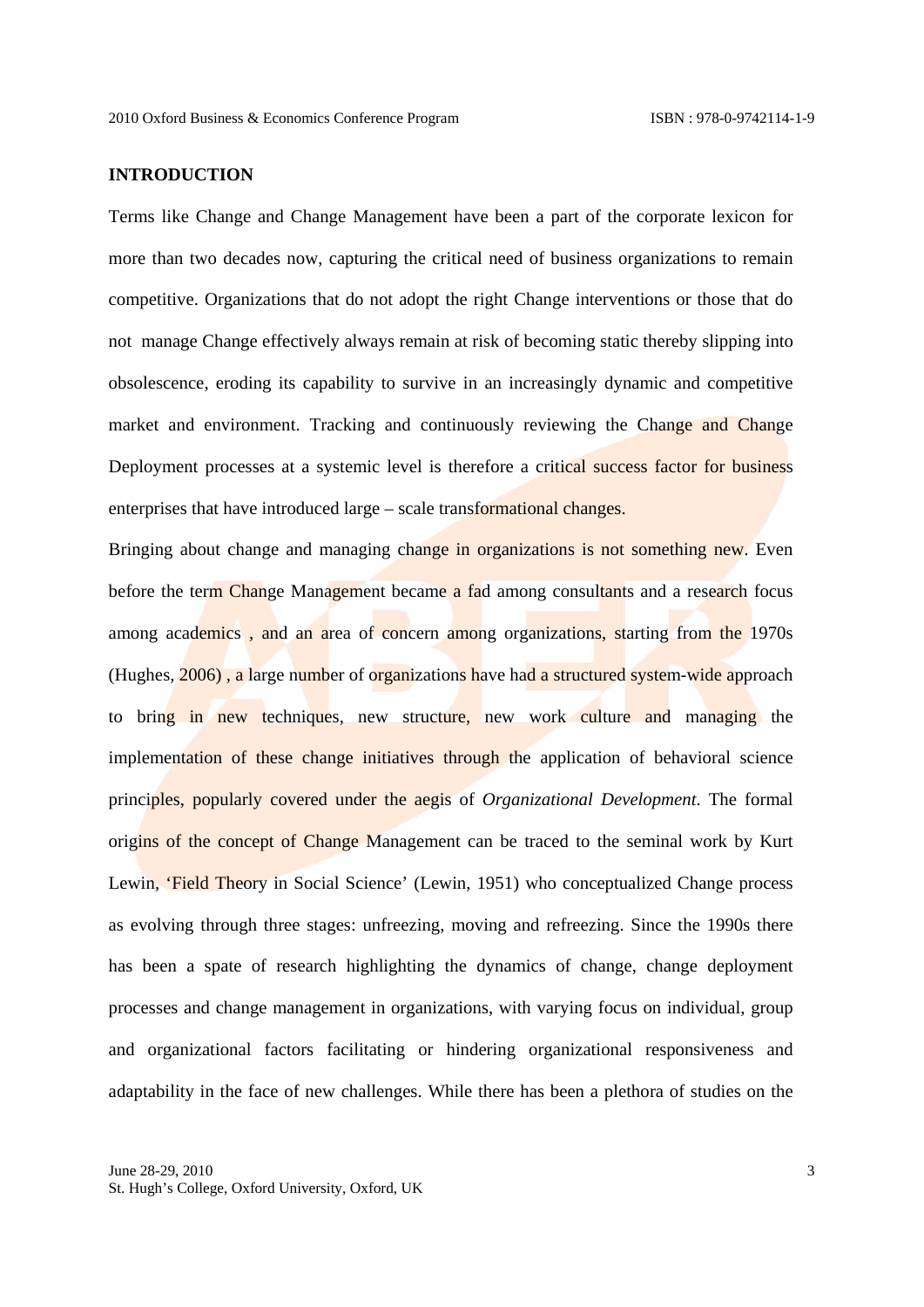What, When, How and Why of Change Management, research on how to deploy, track, measure, sustain and reinforce change has been surprisingly limited and rather inconclusive (Buchanan, Fitzgerald, Ketley, Gollop, Jones, Lamont, Neath &Whitby, 2005).

 The main objective of this paper is to propose an approach to monitor and review the progress of large scale Change Deployment initiatives in organizations through integrated measurement mechanisms. Change Initiatives may range from incremental, evolutionary approaches involving minor adaptive responses to internal and external demands; to change that includes radical, revolutionary and transformational changes. Nadler and Tushman (1989) have provided a useful classification of change that can inform the intensity and scope of change management interventions required. Nadler and Tushman propose that there are four types of organizational change: *Tuning*, involving small incremental adjustments made in a proactive manner, *Adaptation*, *involving* reactive incremental responses to a pressing demand for change, *Reorientation*, involving strategic changes that are major but within the existing frame of the organization especially the values, culture, and done so in a proactive manner to prepare oneself for inevitable challenges in the future and finally , *Recreation*, that is a break from the past involving an entirely new configuration of systems and processes, and therefore the most intense and traumatic for those involved (1989). Transformational changes, with its high intensity, wider scope and associated uncertainty may require more focused and sustained change management efforts with continuous monitoring systems to keep reviewing, revising, and aligning change management efforts to meet the desired objectives and goals, as the risks associated with failure are higher for such changes.

In this paper we are proposing that transformational changes may not bring about the desired results if we do not develop the right performance measures and structured review systems,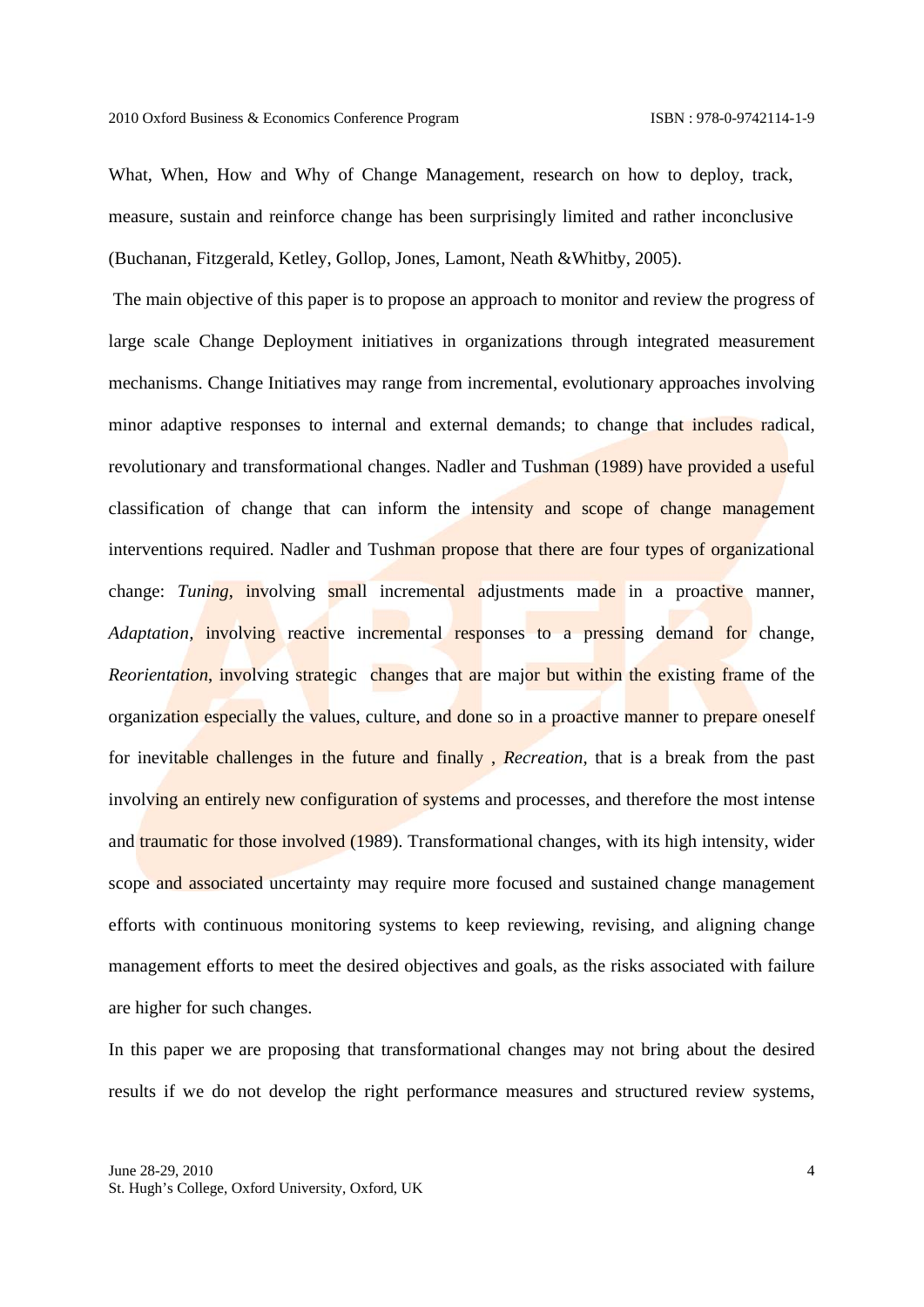especially since large scale strategic changes occur over a longer period of time and score relatively higher in associated uncertainty.

Performance measurement systems have always been in use to assess organizational processes and outcomes. However, while up to the 1970s and early 1980s, traditional past-focused accounting-based performance measurement systems were more in use, their short-term outlook and associated disadvantages were soon realized and in the late 1980s and early 1990s, these have given way to more balanced and integrated performance measurement frameworks with a focus on *lead* and *laggard* measures and internal and external factors (Bourne *et al*. 2000).

Given the dearth of specific Performance Measurement Frameworks for measuring Transformational Change Initiatives, this paper proposes an integrative approach for tracking, reviewing and measuring internal and external alignment during periods of Transformational Changes, to keep the Change on track in accordance with strategic requirements. The framework suggested in this paper falls within the overall framework of the Balanced Scorecard framework as proposed by Kaplan and Norton (1992) and proposes an integrated approach to measuring change as opposed to compartmentalized approaches which are inadequate for sustaining change.

The first part of this paper will review literature on why change efforts fail, with a specific focus on poor diagnoses, internal and external alignment issues and inadequate measurement systems. The paper will then review and compare performance measures and associated metrics that are available for tracking and measuring the progress of Change Initiatives including Total Quality Management based Performance measures, and the self-assessment criteria specified in awards such as Malcolm Baldrige Quality Award (MBQA) and European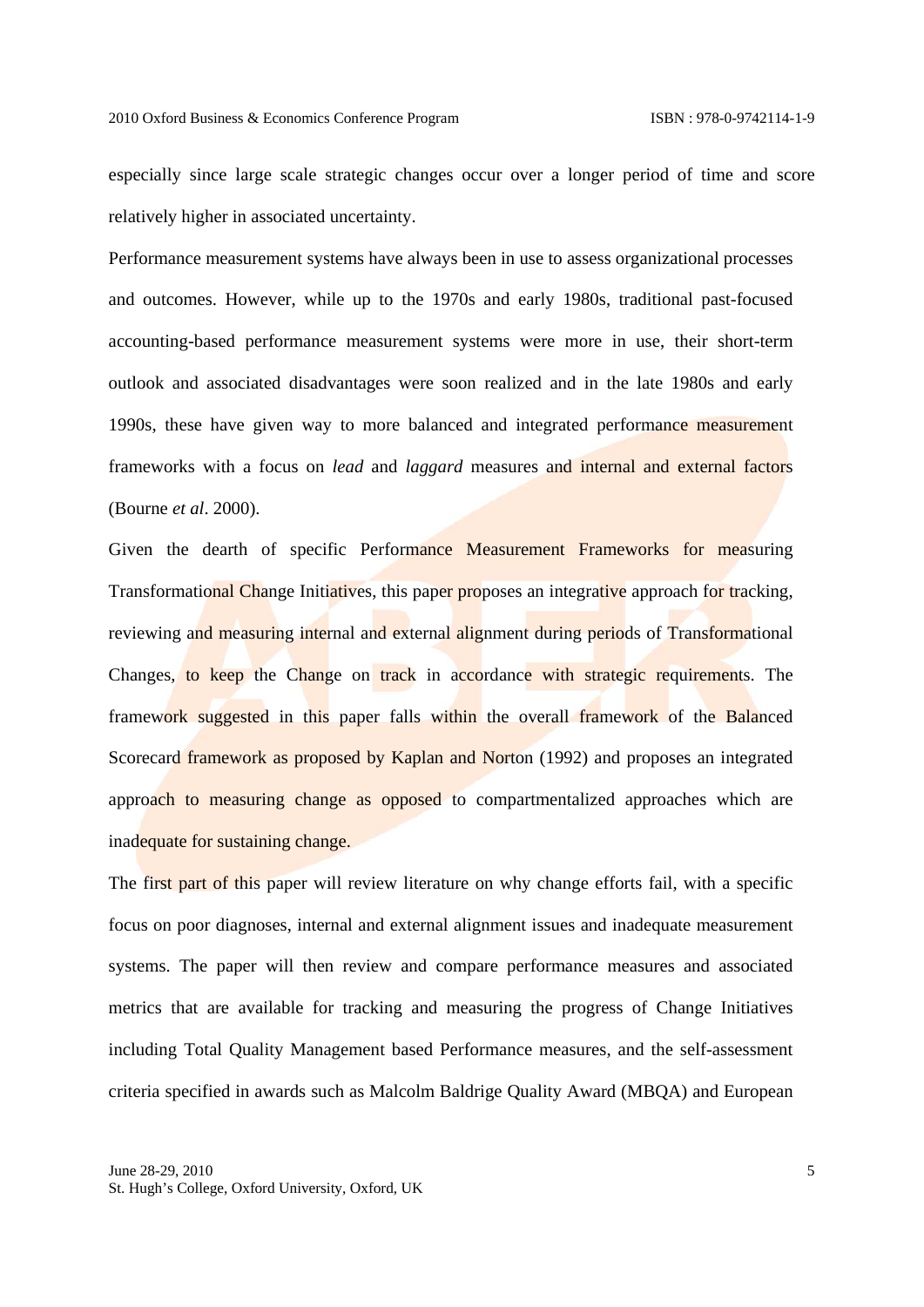Excellence Awards. This section will conclude with a review of the Balanced Scorecard System and how it scores over the other Performance Measurement Tools and the significance of developing integrated measures such as BSC for tracking, reviewing and sustaining changes. The fourth and final section of the paper proposes a step wise approach to largescale Change-Deployment developed by the authors that focuses on the use of Balanced Scorecard techniques such as Developing Change Themes across Perspectives, Setting Change Objectives, Developing Lead and Lag Performance Measures linked to Change Objectives, identifying key initiatives linked to the achievement of Change Objectives, for evaluating the effectiveness of large scale transformational change efforts, all through applying cause and effect linkages.

### **REVIEW OF LITERATURE**

### **Why Do Change Efforts Fail?**

Evidence indicates that up to seventy percent of change efforts fail in organizations (Beer & Nohria, 2000). A review of literature suggests that Change efforts fail due to three reasons: *first*, the *Need* and *Context of Change* is not clear because those introducing Changes have not assessed the environmental demands and organizational requirements accurately leading to incorrect choices in Change interventions, thus inhibiting organizations from achieving desired results, although the organizational systems and processes itself may be aligned internally; *second*, Change is *not Implemented* well leading to compartmentalized efforts at bringing about change without paying adequate attention to internal and external alignment issues; and third *Integrated and Accurate Measurement Systems* to track and review changes are inadequate.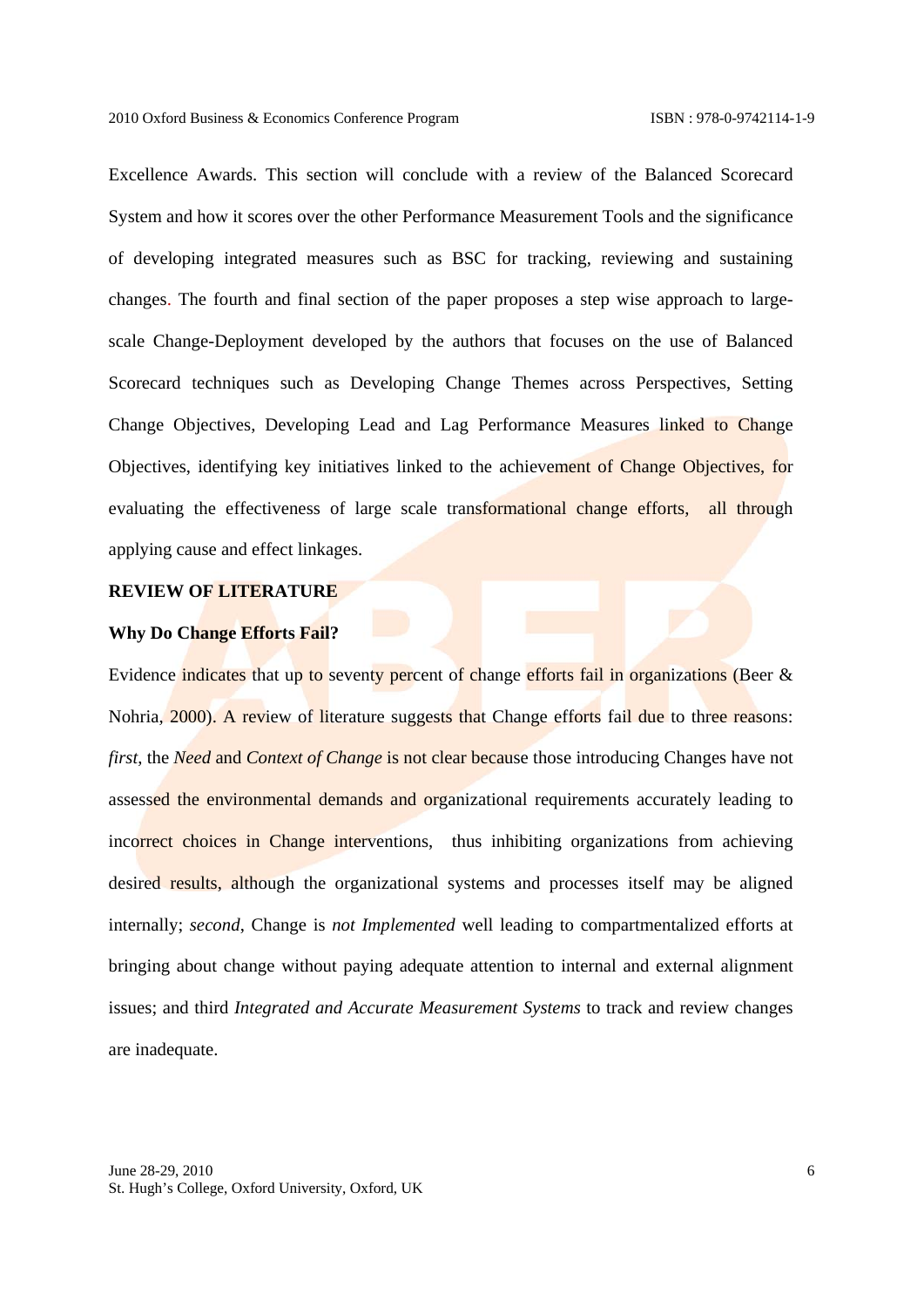### *1. Diagnosing change*

A review of literature suggests that appropriate diagnoses would include reviewing the present state to identify deficiencies and establishing a baseline to compare improvements brought about by the change. Nadler & Tushman (1989) proposed that large scale Strategic Changes are successful only when informed by a thorough diagnosis of the organizations' unique challenges as opposed to 'mimicking' change interventions introduced by other successful organizations without careful thought.

Hayes (2007) has suggested that when radical change is required, focusing on the future state holds special significance and people are more likely to be motivated to change if the diagnoses reveals that existing systems and processes will not help the organization to survive. Hughes (2006) has proposed a change classification framework that lists diagnoses and preparation as an important first step, comprising of a clarification of the nature, context, content, scale, scope of change in addition to an identification of both the 'explicit' and 'implicit' reasons for change. An intensive two year study of large scale transformational changes by Kee & Newcomer (2008) has found that changes often fail because leaders fail to consider complexities of change such as size, scope, associated risk factors, the adaptability of the change initiative in accordance with environmental demands, differing perceptions and desired outcomes of divergent stakeholders and incomplete diagnoses of the socio-political environment including the legal regulations and availability of economic resources, leading to a negative impact on change outcomes.

Various diagnostic models have been proposed which inform the scale and scope of change that helps in identifying gaps in internal and external alignments and thus informs specific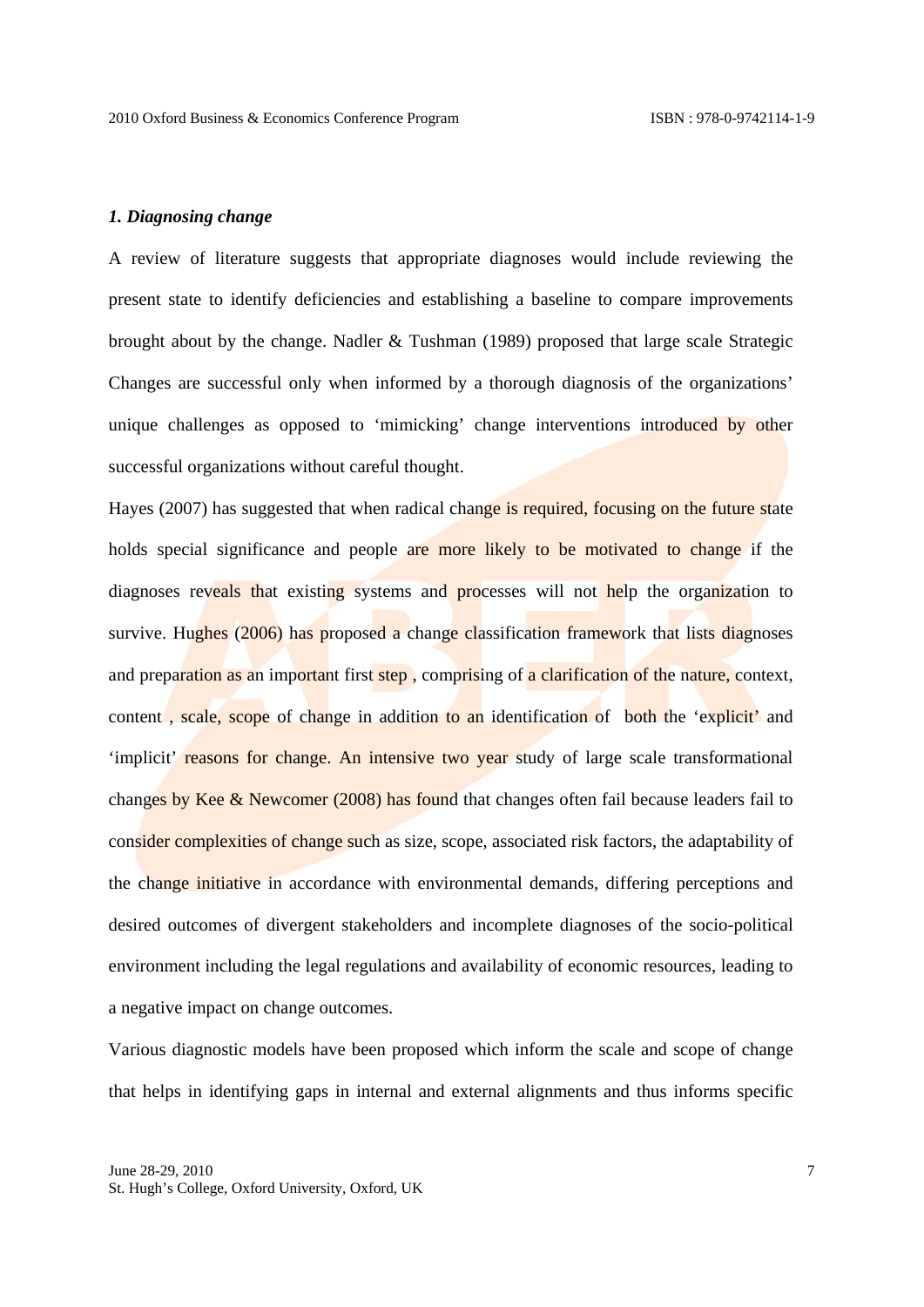change interventions that may be introduced. Nadler and Tushman (1989) propose that congruence or fit between core internal components of work, people, formal structures and processes and informal structures and processes is necessary to turn strategy into desirable outputs, and one must arrive at the best fit depending on the assessment of one's own strategy and assessment of the nature of the internal elements. Burke & Litwin's model reiterate the significance of internal alignment and posit that large scale transformational changes involve changes to mission, organizational structure, strategy and leadership which in turn will have an impact on tasks, roles, structures, systems , work climate, motivation and performance (1992).

### *2. Deploying and implementing change*

Available literature suggests that Change efforts can also fail because of poor implementation. The open systems view to organizations posits that organizations are a system of inter-related parts operating in a complex environment, and Changes in any one of the elements, inputs, outputs or processes will have an impact on other elements. In order to benefit from Change therefore, a holistic, synergistic, gestalt approach is recommended by various authors that bring about improvements at a systemic level as opposed to introducing Change in a discrete fashion.

Schneider, Hayes, Lim, Raver, Godfrey, Huang, Nishi & Ziegert (2003) studied the significance of alignment in service organizations and have found that for service excellence, strategic alignment between service strategy, tradition and culture is necessary and this nexus should be supported and reinforced by HR practices, such as selecting and retaining the right people, goal-setting, training, performance management and reward mechanisms. Higgins (2005) has proposed an 8S model, which posits that successful companies reflect a strong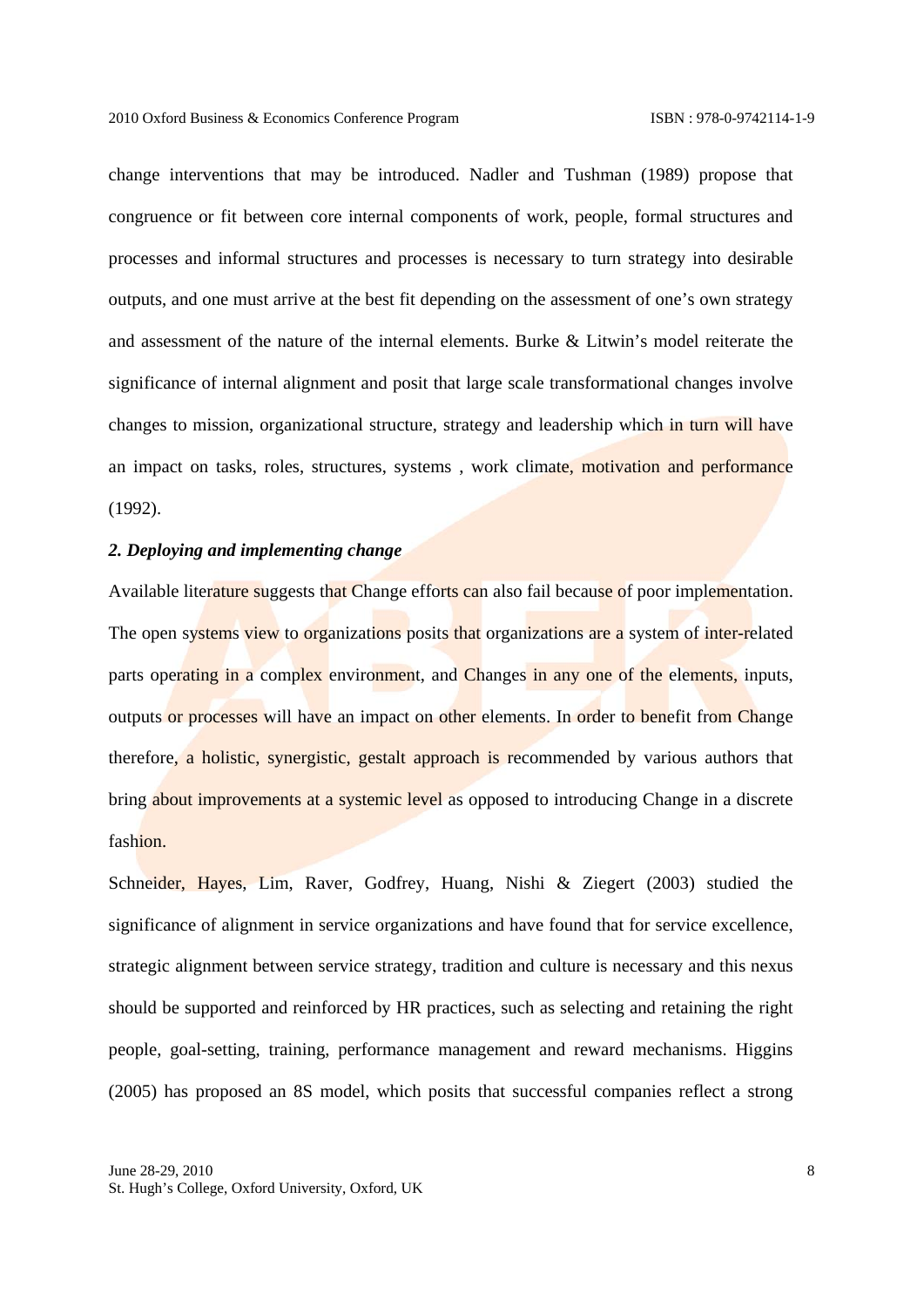alignment of the seven 'contextual' Ss – structure, systems & processes, leadership style, staff, resources and shared values to facilitate the eighth S – optimal 'Strategic Performance' and 'Strategy Execution' and to reap the benefits of new strategic directions. Higgins also provides evidence that even the best strategy could face problems in execution because of poor alignment between the seven Ss (2005). Four key elements are required for successful transformational efforts, according to Kee & Newcomer (2008) including Change centric leadership throughout the organization, a culture that supports innovation and risk-taking, Change mechanisms such as structure, systems, policies and procedures that support the Change; and using appropriate Performance Measurement Metrics to facilitate Change.

Several studies have indicated that for Change initiatives such as Total Quality Management (TQM) to succeed, it is fundamental that alignment exists between structure, culture, processes, and organizational practices and these support employee behavior in a coherent and consistent manner. For example, Hoogervorst, Koopman  $\&$  Flier and Zia (2005) report that TQM efforts fail primarily because of failure to perceive TQM as a strategic initiative and because traditional mechanistic structures are incompatible with the culture and processes required to execute TQM, which rests on employee involvement and human centered approaches.

As is evident from aforementioned literature, the significance of assessing gaps in internal and external alignment cannot be overstated for the success of large scale Transformational Changes. However it may be appropriate to caution here that while organizations with strong internal alignments are able to respond faster to environmental demands as compared to organizations with inadequate alignment (Nadler and Tushman, 1989; Siggelkow, 2001) these may also be impediments to change itself. Based on empirical data conducted in a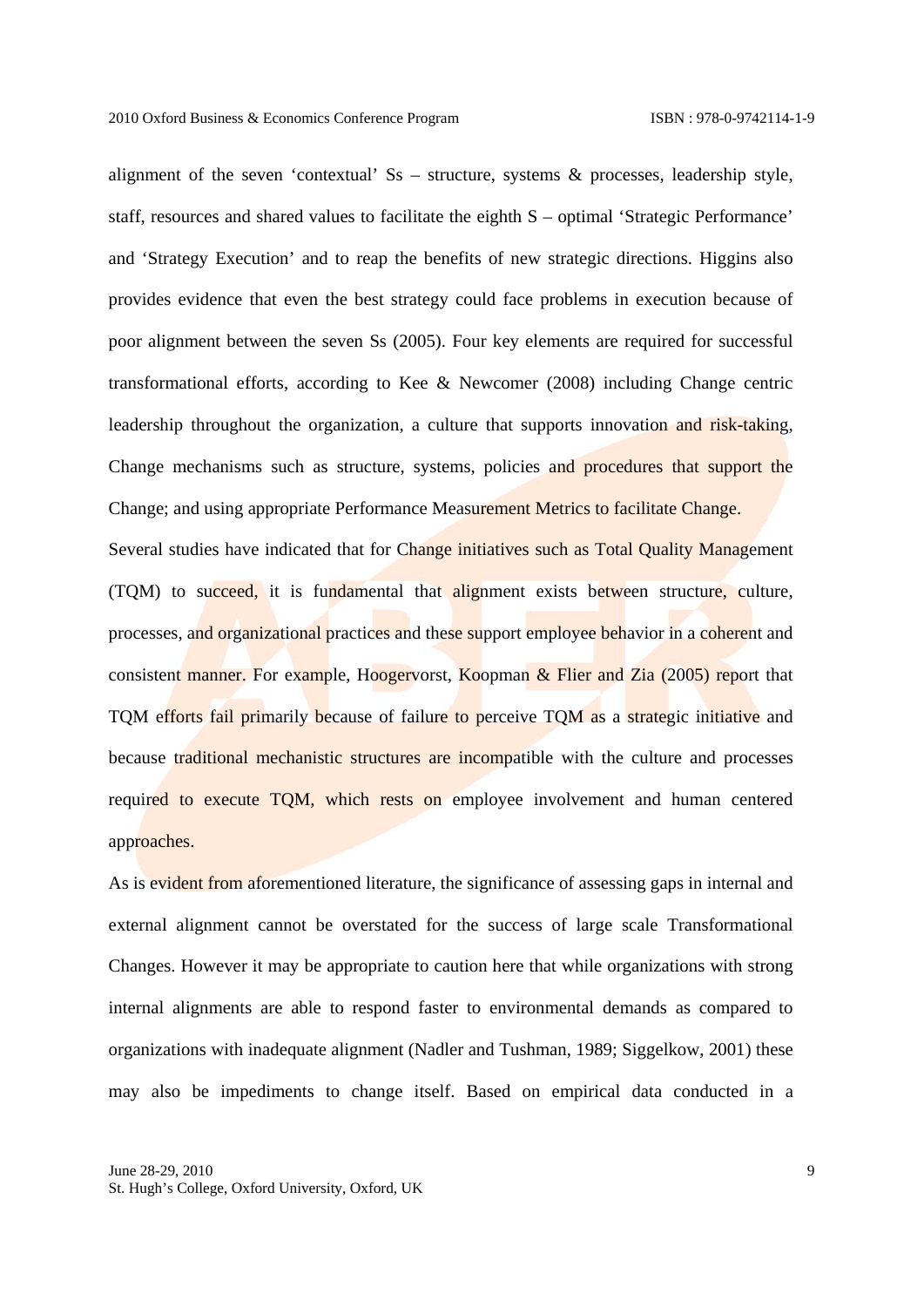longitudinal fashion, Siggelkow (2001) has proposed a framework which posits that when confronted with 'fit-destroying change' - environmental change that affects both internal and external alignment, organizations with strong internal alignments are able to respond faster to environmental demands. However 'fit-conserving change'- change that strengthens internal alignment but comprises of incorrect choices with respect to organizational structure, culture, tasks, roles, and policies may reduce adaptability to external challenges thus reducing competitiveness in the long run, Siggelkow (2001). Buchanan, Fitzgerald, Ketley, Gollop, Jones, Lamont, Neath and Whitby (2005) , based on an extensive review of literature on factors influencing sustainability of Change posit that various factors at all levels, individual, group and organizational, influence sustainability of Change, including systemic alignment, cultural issues, process issues and political issues.

The various studies as cited in this section provide further evidence towards making the case stronger for measuring Change deployment in an integrated manner to assess its validity on a periodic basis.

#### *3. Building integrated measurement systems*

Even when the right interventions are chosen and Change is implemented successfully, Change initiatives may still fail to achieve the intended objectives if adequate performance measurement systems are not available at each stage of the Change Process to track and measure change. Not many studies have assessed the role of Performance Measurements in Change, but the few that have, stress the need for developing integrated measures to track and sustain Change. Kee & Newcomer (2008) based on their intensive two year study of large scale Transformational Changes in public and non-profit organizations have found inadequate measurement systems to be a major reason why Change efforts fail. The authors stress that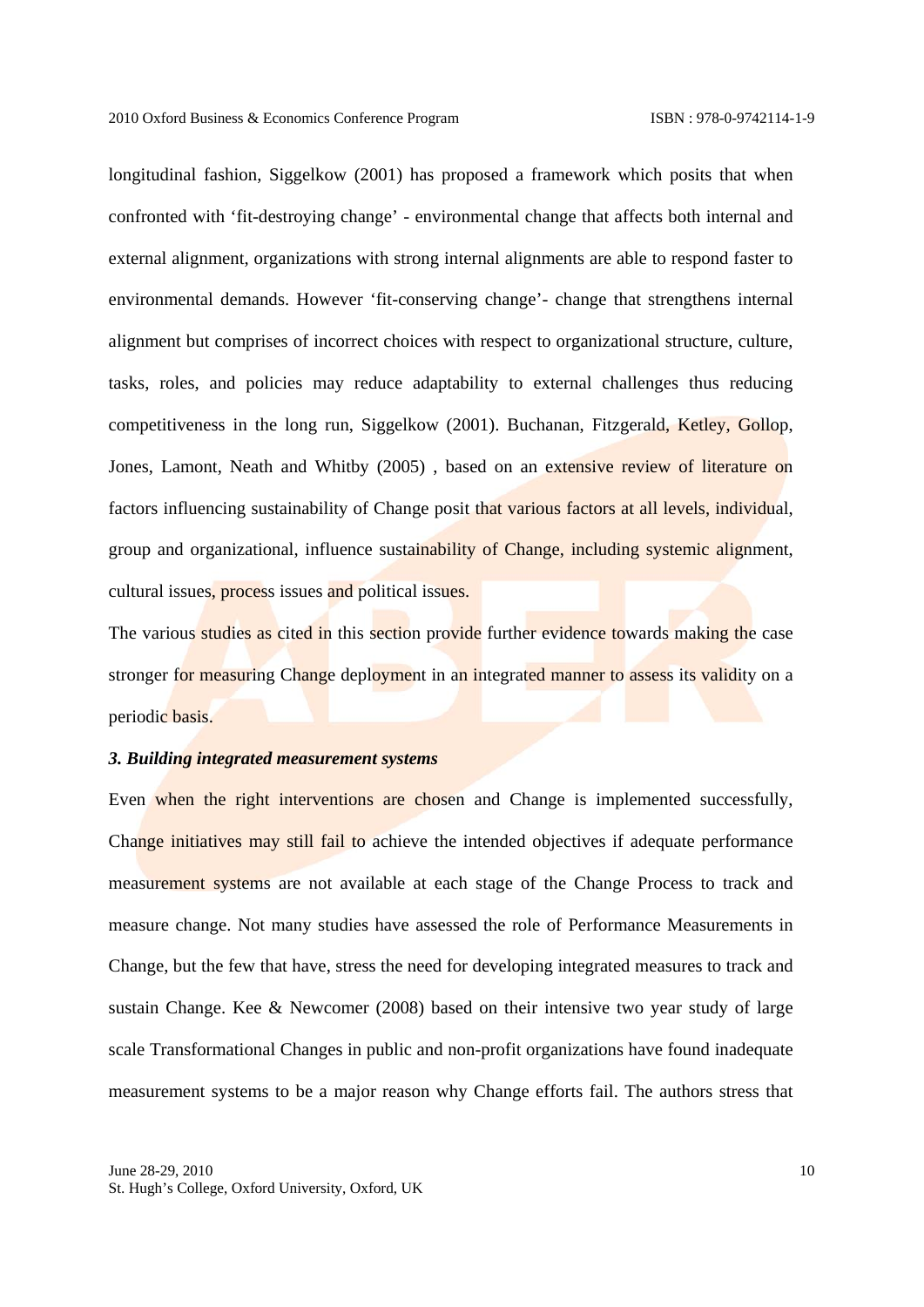widespread use of performance metrics can reduce the risks associated with large scale Transformational Changes and appropriate performance data may be used to inform key stakeholders about the scale and impact of Change in addition to reward and reinforce positive Change Outcomes. Similar findings have been reported by Zia (2005) who has stressed the need for regular reviews, audits, documentation and feedback mechanisms during all stages of TQM deployment for TQM efforts to be successful. Johnson, Cassell, Close & Duberley (2001) have reviewed performance evaluation and control systems used to support Change in manufacturing enterprises which, in an increasingly uncertain environment are faced with introducing new , innovative and flexible manufacturing processes. Data revealed that Change initiatives often did not take root because individuals were often rewarded for task behaviors that were not aligned with strategic aims and managerial perceptions of what behaviors are important, Johnson, Cassell, Close & Duberley (2001). This and other studies (Cheng,  $D_{\text{ainty}} \& \text{Moore}, 2007$ ) reiterate the need to develop comprehensive performance evaluation and control systems to study the complex linkage between inputs, processes and outputs to monitor Change processes so as to identify gaps and to facilitate desired behavior. Hacker and Washington (2004) suggest that since the impact of large scale Changes may not be realized until much later, it may be necessary to have both formative and summative assessments in place to measure the success of change, after ensuring that the change has been implemented appropriately. Although several studies have identified that Change efforts may fail because of inadequate measurement systems, there are very few studies that provide an insight on integrated performance measurement tools that can assist in measuring large scale

Change efforts introduced by organizations.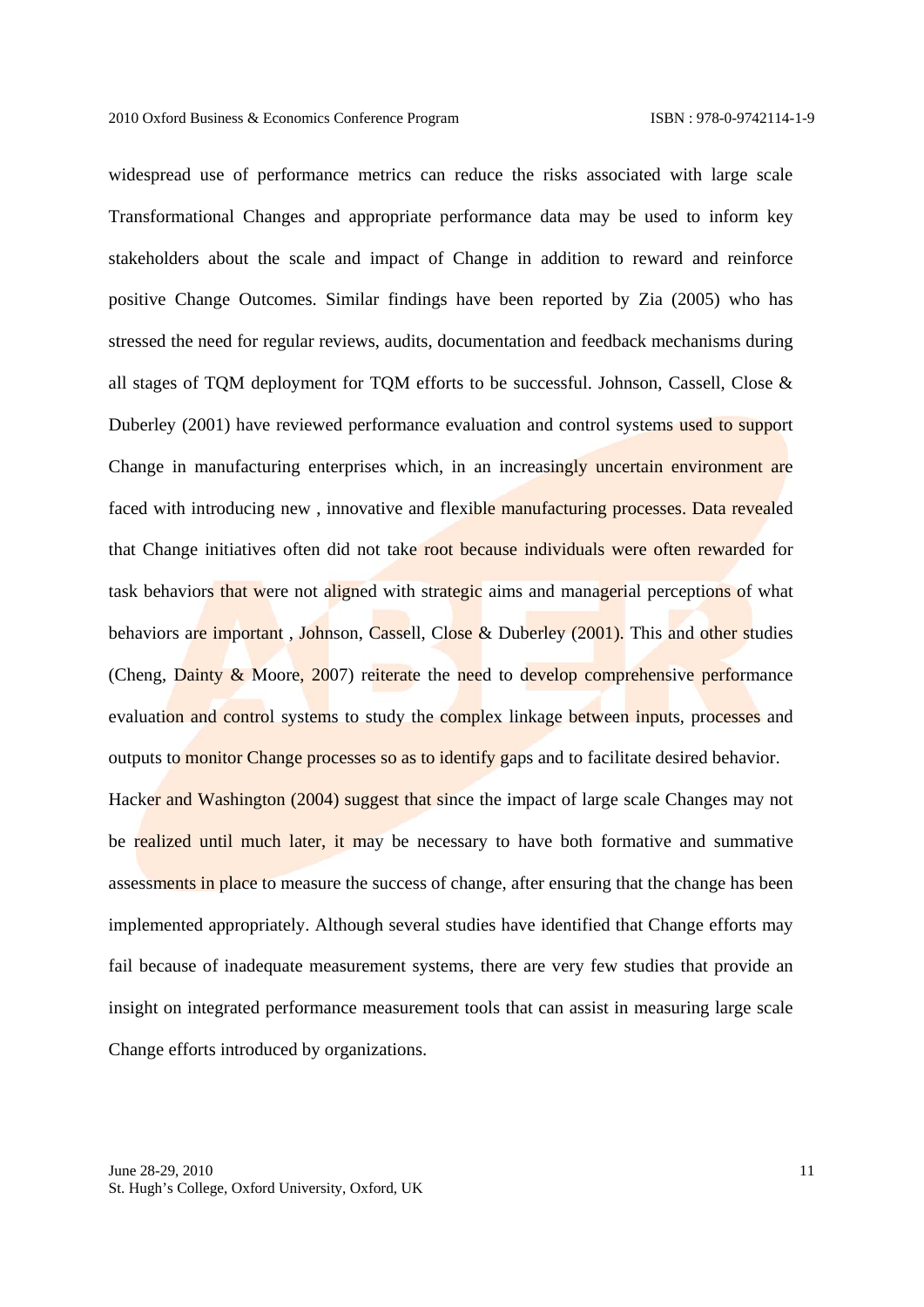Before we can offer a critical analyses of the performance measurement systems that have been reported to measure change, it may be necessary to first identify the performance measurement systems in general, the key metrics, and the advantages and disadvantages associated with these tools.

## **Key Performance Measurement Systems and Associated Metrics**

The significance of Performance Measurement is vital to organizational effectiveness. Measurement in some form has always been existent in organizations to provide feedback on efficiency and effectiveness of the value-chain activities. Historically the use of financial measures has dominated the use of performance measurement systems in organizations with empirical evidence suggesting that in such organizations, performance on financial measures may lead to a **perceptual bias**, creating a halo effect, and influencing the manner in which the organization's performance on non-financial measures are interpreted (DeBusk, Killough & Brown, 2005). Tracking parallel developments in performance measurement across various management disciplines including management accounting, operations, marketing, human resource management and corporate strategy, Chenhall & Langfield – Smith (2007) note that traditional profit-based measures such as Return on Investment (ROI) and Economic Value Analyses, have over the years given way to 'holistic' performance measures in the field of Operations Management, in light of developments such as Total Quality Management (TQM) , Just in Time (JIT), Flexible Manufacturing Systems (FMS), Lean Manufacturing and Value Added Manufacturing. The authors have found a similar shift towards integrated measures in the fields of Human Resource Management and Marketing with the former having moved towards innovative and integrated measures such as the 360 degree appraisal and the Human Capital Index and the latter having found strong links between *lag indicators* such as profit,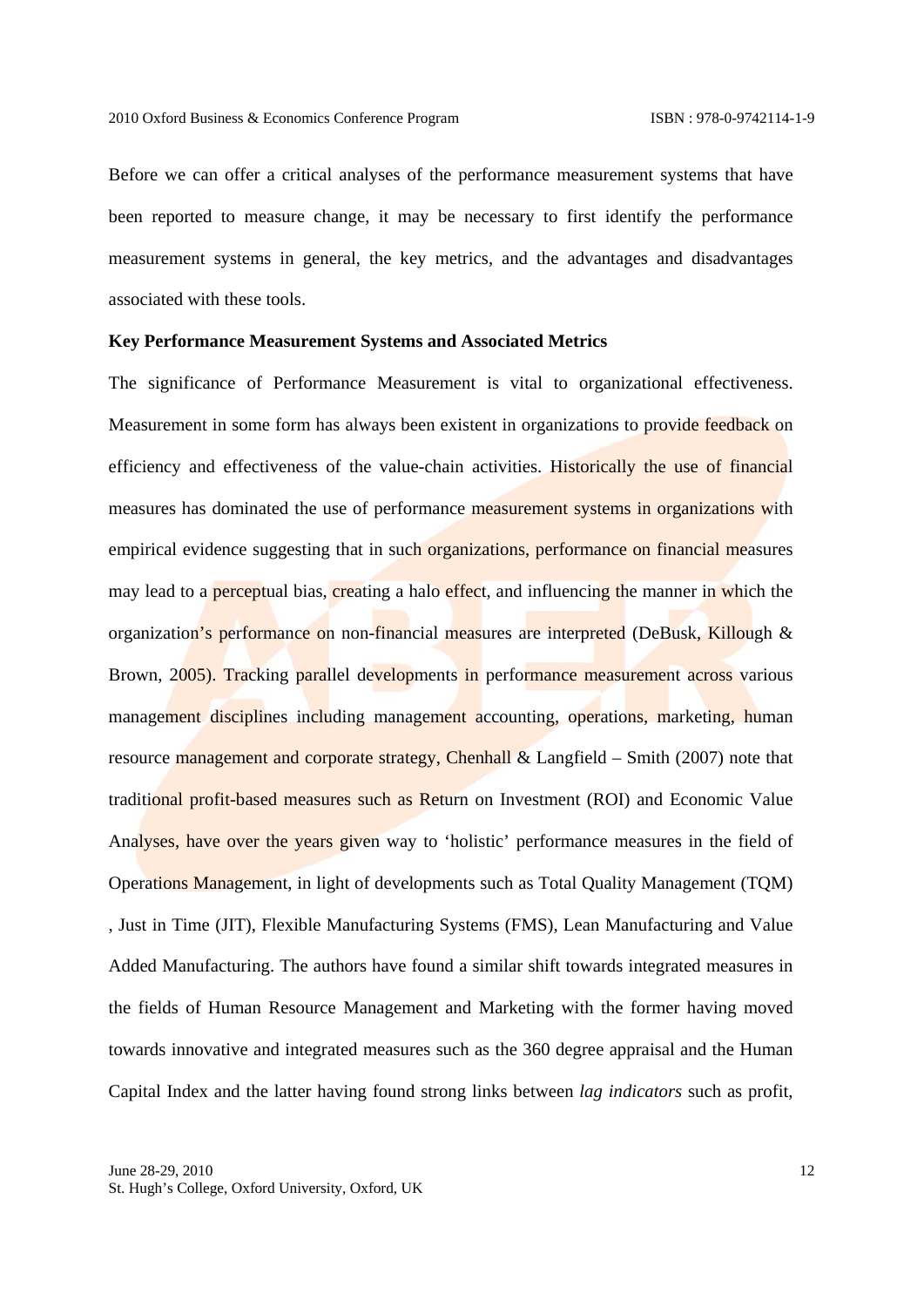customer loyalty and customer satisfaction and *lead indicators* of employee satisfaction and quality of goods and services as provided to customers (Chenhall & Langfield-Smith, 2007). Gomes, Yasin and Lisboa (2004) based on an extensive review of literature on the evolution of performance measures in manufacturing industries posit that while traditional cost accounting measures may have been appropriate to a closed-systems view of organizations appropriate till early 1990, with its focus on efficiency, the automated operational phase of the 1990s and the E-commerce stage , post 2000, have placed manufacturing industry in an increasingly dynamic environment , thus making it necessary to understand, track, and measure both efficiency and effectiveness using a systematic, proactive, balanced and integrated measurement approach. Empirical data also suggests that Total Quality based organizations and those winning Quality Awards are more likely to have effective performance measurement tools, with a much higher focus on non-financial measures and process measures, Sinclair & Zairi (1995) and Grosbois, Choisne & Kumar (2008).

A TQM based performance measurement model proposed and validated by Sinclair and Zairi (1995) posits the significance of strategy development and deployment in a step-wise fashion with a clear definition of the critical success factors and key performance indicators, and rewarding superior performance. In addition, Sinclair and Zairi also note that process owners should actively identify and map the value-chain activities, translating these into objective and measurable performance indicators , appraising and managing individual performance with a focus on continuous improvement , feeding and integrating the results from broader "breakpoint" performance assessment techniques such as activity-based costing, and benchmarking, in addition to integrating the results from self-assessment techniques such as Malcolm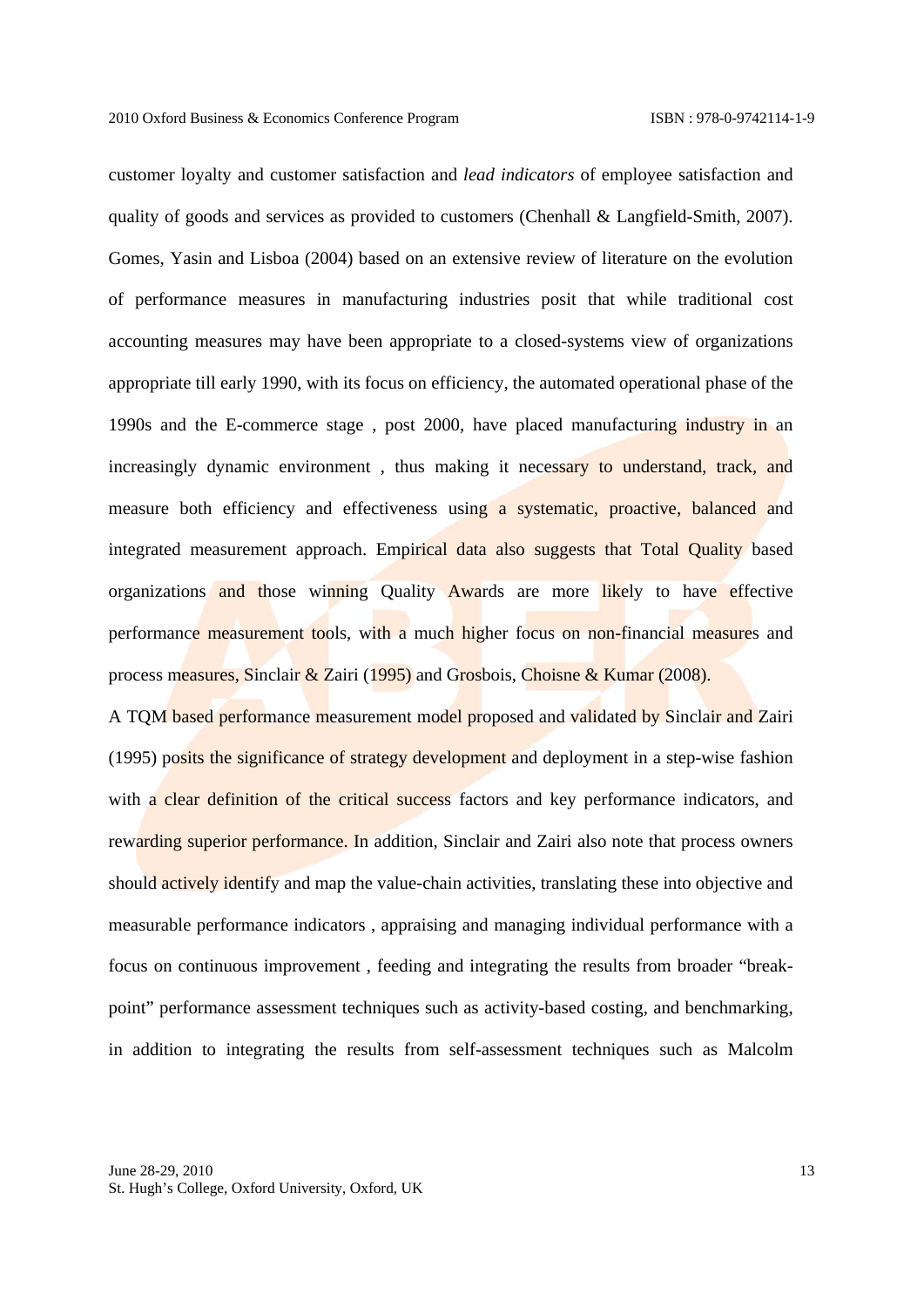Baldrige Award Criteria and European Quality Award Criteria into overall performance measurement processes at the organizational and process level (1995).

Awards such as the Malcolm Baldrige Quality Award (MBQA), established in 1987 with performance criteria arranged in a hierarchical order to form an integrated performance management system overlapping a variety of functional disciplines including Leadership, Strategic Planning, Customer and Market Focus, Information and Analyses, Human Resource Focus, Process Management and Business Results (Ford & Evans, 2000) and the European Quality Award, based on EFQM criteria, established in 1992, have further provided organizations with a 'holistic framework' for self-assessment to bring about sustainable performance improvements in an integrated manner (Nabitz & Klazinga, 1999,Calvo-Mora, Leal & Roldan,  $2006$ ). Empirical evidence suggests the significant and important role played by the 'Enablers' in the EFQM primarily Leadership that drives *Policy* and *Strategy* which will then be executed through *People*, *Partnership* and *Resource Allocation* and *Processes* (Calvo-Mora, Leal & Roldan, 2006).

While these quality-based assessments are a step forward in performance measurement and supports organizational assessment as a whole, they are not integrated systematically with an organization's strategy thus preventing successful strategy execution, and it is here that the Balanced Scorecard Framework scores over these earlier measures. Wongrassamee, Gardiner and Simmons (2003) have compared EFQM and BSC approach on core dimensions such as Objectives, Strategies and Plans, Targets, Rewards and Feedback and note that while both approaches are flexible and non-prescriptive, EFQM focuses on multiple objectives based on TQM principles and does not address strategies while BSC focuses on multiple objectives based on desired corporate strategy. In addition, BSC supports Strategic Alignment through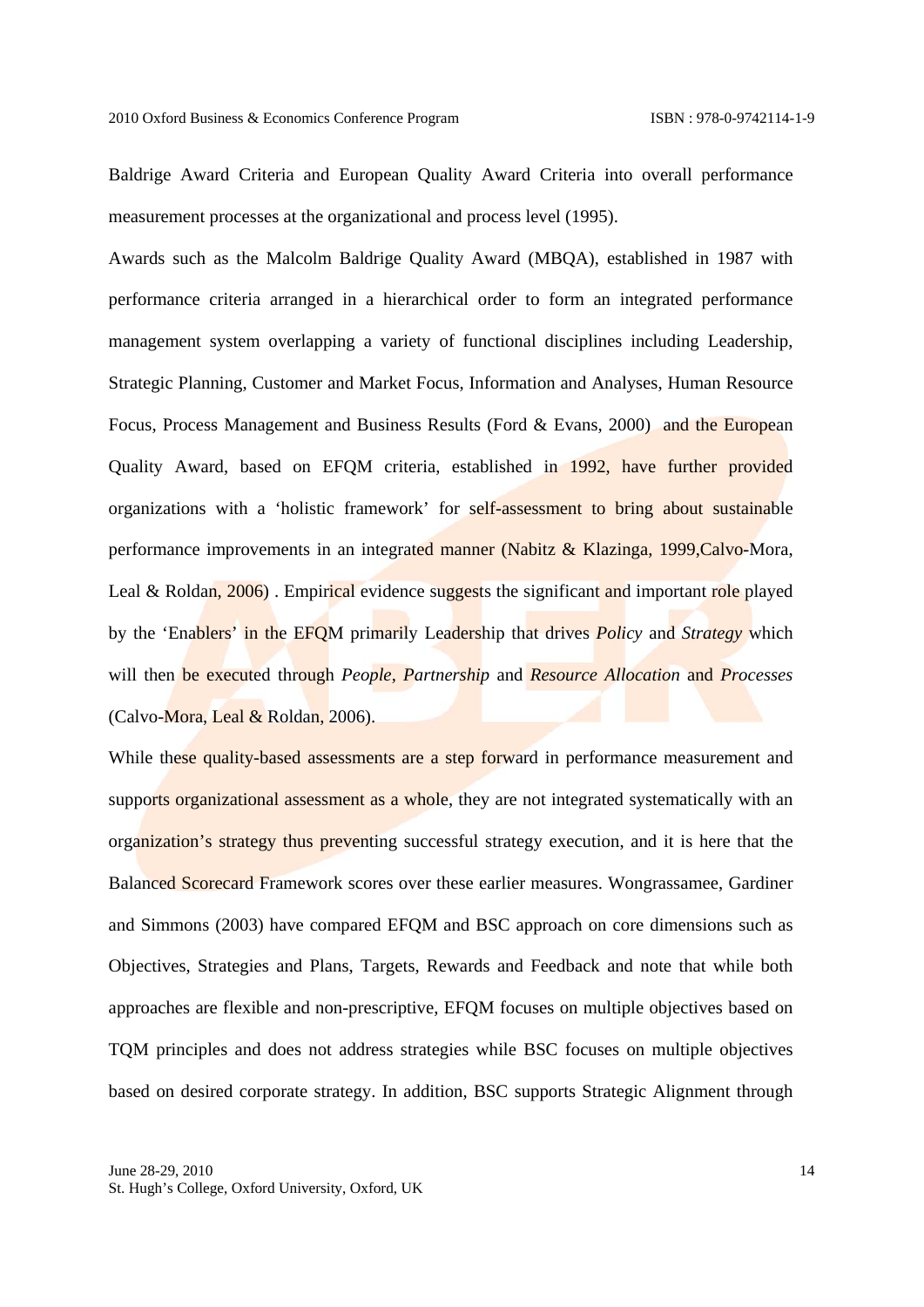'Strategy Maps' that connect each measure to strategy thus helping an organization establish cause and effect linkage between measures and strategic outcomes.

Kaplan & Norton (2004), based on data from more than three hundred organizations posit that more than seventy-five percent of a company's long-term value is produced by intangible assets such as people, values, and culture, and therefore performance measurement systems that only focus on financial outcomes, may not be able to capture the essence of the valuecreation process in organizations. Kaplan & Norton (2004) provide evidence from numerous organizations that Strategy-focused organizations using BSC frameworks are able to execute their strategy more successfully as compared to those that don't. The BSC systematically links lag indicators or outcomes with lead indicators or drivers through cause and effect linkages thus **providing** a holistic view of the value-creation process. The framework posits that objectives, measures, targets and initiatives are to be established from four perspectives, including *laggard indicators* such as Financial Performance and Customer Satisfaction, Retention and Growth, and *lead indicators* such as Internal Business Processes which has implications for Customer and Financial outcomes and an organization's intangible assets , Learning and Growth Perspective, that when improved and aligned leads to improvement in Internal Business Processes, which will then be a driver for customer satisfaction and shareholder value (Kaplan & Norton, 1992, 1996, 2004).

Empirical evidence from organizations that have used the Balanced Scorecard to measure performance have reported that strategy-focused organizations have found the BSC to be a useful tool to translate vision into strategy. For example, using a longitudinal quasi-experimental approach Davis & Albright (2004) reported that financial benefits were significantly greater for banks that used the BSC (with its focus on both financial and non-financial measures linked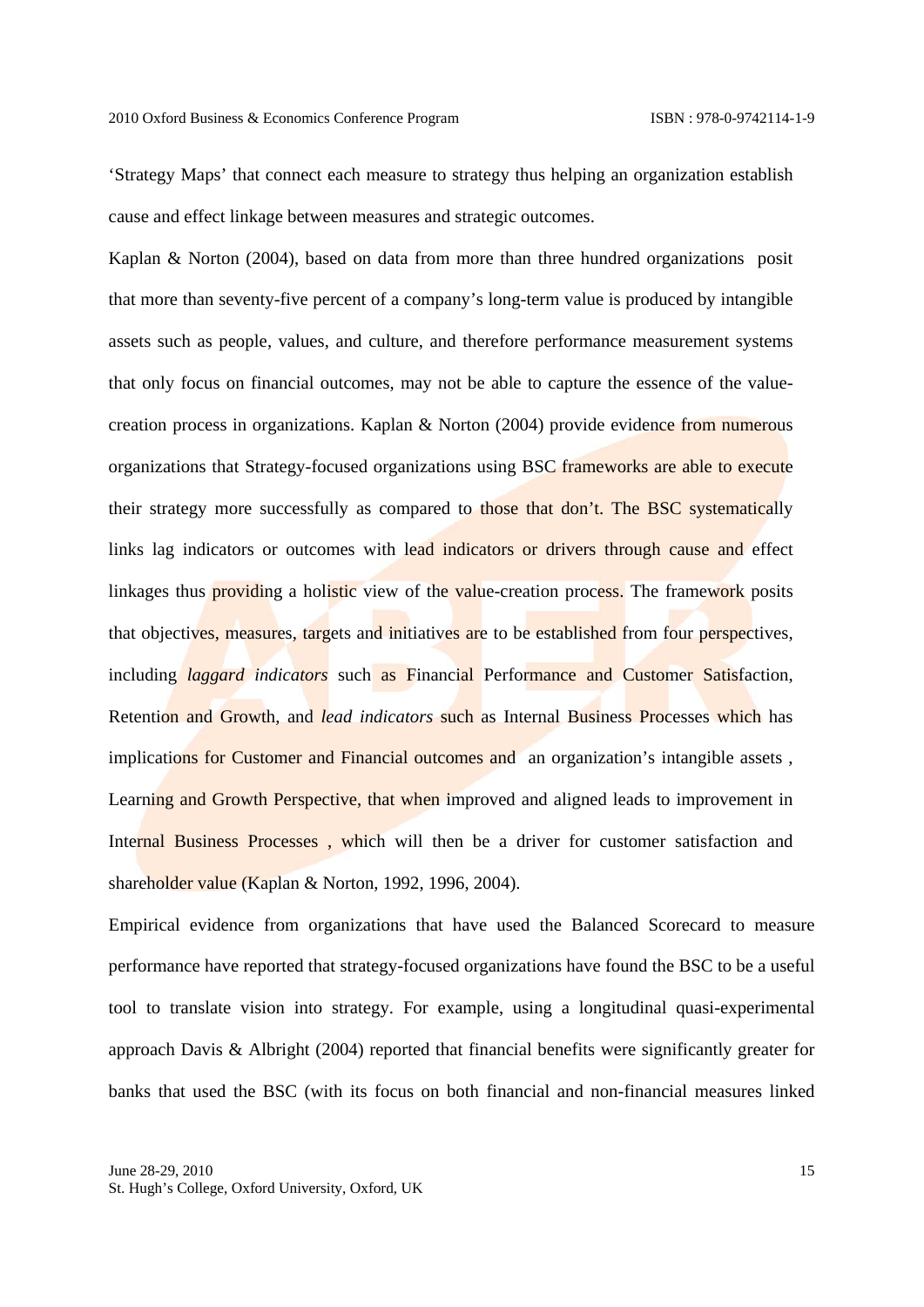through systematic cause-and-effect linkages) and significantly 'outperformed' other banks that did not use such a system. Empirical evidence collected from125 firms over a period of five years by Bryant, Jones & Widener (2004) suggests that value creation processes in organizations are 'complex' with value resulting from complex interlinkages between the four basic dimensions of Learning and Growth, Internal Business Processes, Customer Perspective and Financial perspective, with the outcome of each perspective having an impact on the outcomes of all higher level perspectives.

Kaplan and Norton (2008) in their book 'The Execution Premium' have provided a systems model that links operations with strategy through feedback loops, thus supporting strategyfocused organizations to execute their strategies. The six stages in the model include *first*, the development of strategy, *second*, planning and articulating the strategy using tools such as strategy maps and balanced scorecards , *third*, Aligning the organization with the strategy at each level of the organization, *fourth*, planning the operations and setting priorities with the help of various process improvement tools, *fifth*, monitoring and reviewing the execution, and *sixth* testing and adapting the strategy with the help of operational data, thus providing a comprehensive feedback about the cause and effect linkages in an integrated manner (Kaplan & Norton, 2008).

The significance of having integrated performance measures clearly linked to strategic objectives is highlighted in this section with empirical evidence. While organizations have evolved in their measurement systems moving from financial to integrated measures, of these integrated measures, BSC is suggested as a more complete measurement system based on evidence because it not only provides data on a combination of lead and lag measures (which many of the TQM based measures also provides), but in addition, links them systematically to strategy through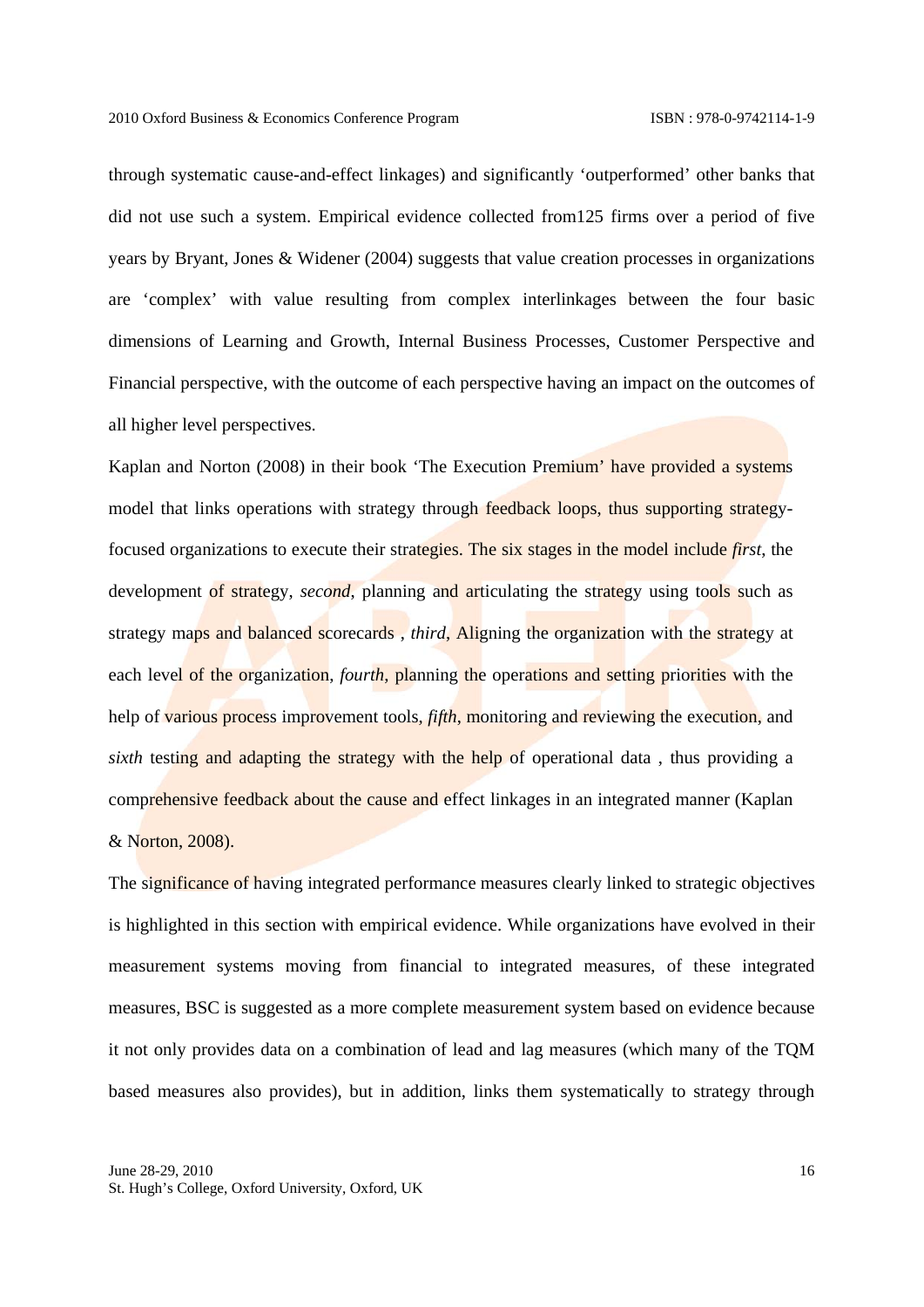cause and effect linkages thus facilitating strategy execution. Thus it may be suggested that Strategic Changes may benefit from having integrated measurement tools such as the Balanced Scorecard that can provide information about key aspects of the Change process itself.

## **Performance Measurement and Change Management**

While the academic and practitioner rhetoric on Change Management highlight the significance of measuring and sustaining Change, a systematic approach to measuring Change and empirical evidence related to the same is limited. For example, Chan (2004) surveyed administrators of 132 local governments in the United States of America and 52 municipal governments in Canada, and found that only fourteen (7.5%) municipal governments reported having implemented the BSC and 80% reported that while they did have measures on various performance perspectives such as financial performance, operating efficiency, customer satisfaction, employee performance, these were financial measures and majority reported not having developed any performance measure for innovation and Change. Chenhall  $\&$  Langfield – Smith (1998) report that while performance measurement systems are considered very important to measure the impact of Change, lack of integrated performance measures with a balanced focus on both financial and non-financial measures can limit their impact on achievement of dual strategic outcomes that focus on customer satisfaction and cost reduction. Results of this study also found that organizations that had 'accounting champions' to promote accounting innovations were able to generate support among senior management for the involvement of accounting in Change programs and for assisting in the development of Performance measures that focus on 'soft' and 'hard' performance measures (Chenhall & Langfield – Smith (1998). Hacker & Washington (2004) report that while there are several studies that document why Change efforts fail, there are not many performance measurement tools available that can assist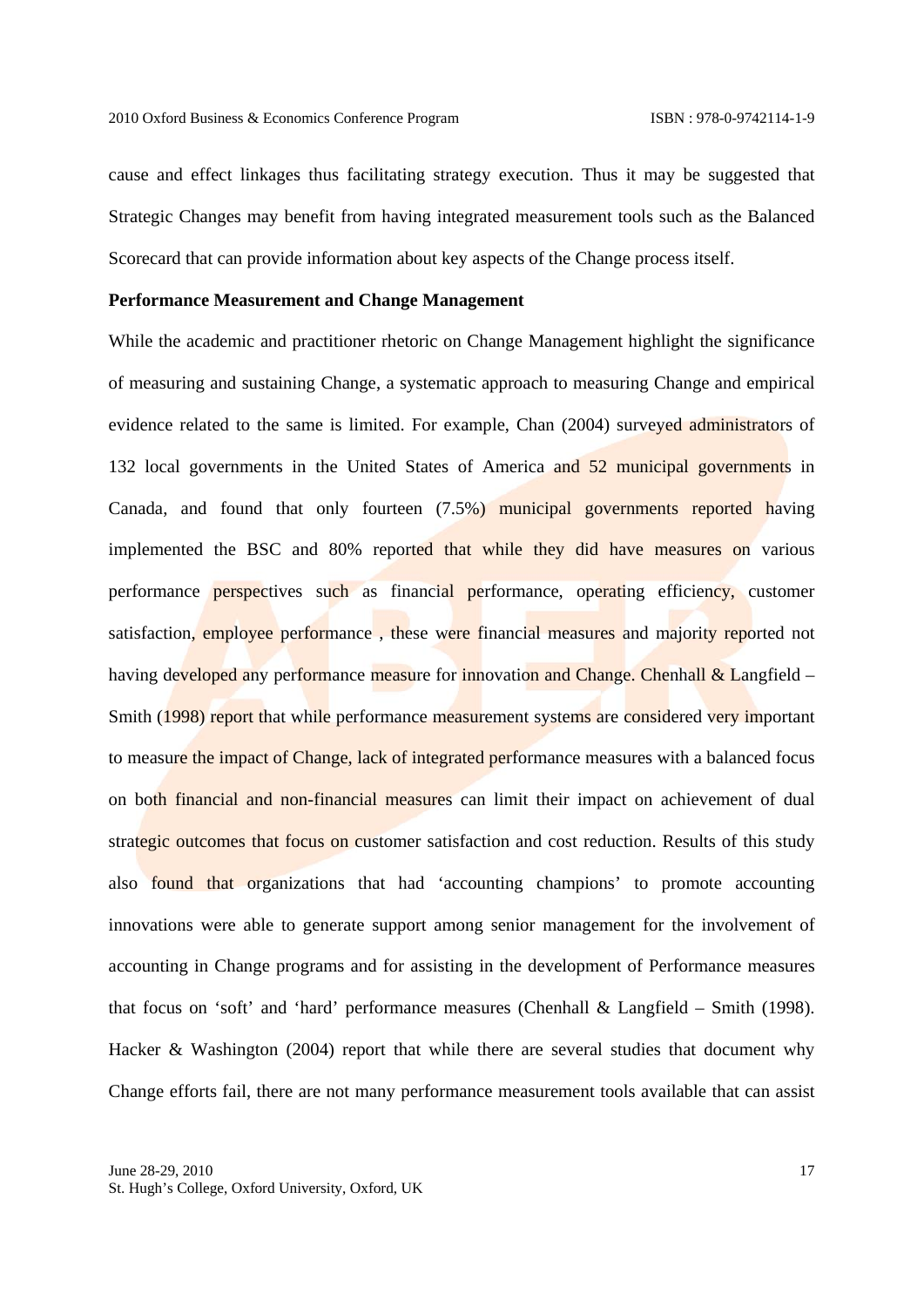in measuring large-scale change efforts, a finding support by Neely *et al*. (1996). In the context of introduction of a new performance management system in the government of Botswana, Hacker & Washington, have proposed six focus points to assess the implementation of large scale Change efforts, that includes *first* establishing *well defined key result areas and goals* to ensure that goals are aligned with the vision, are appropriate, and measurable with specific targets, *second*, *well defined objectives*, linked to specific key result areas, long-term and annual targets, action plans to achieve the goals, *third*, *well-defined measurement systems*, with timeseries data to be collected from reliable data sources and change agents who understand this data so that they can be interpreted appropriately , *fourth, periodic reviews*, and appropriate follow-up mechanisms for continuous improvement, *fifth,* visible, well-defined and well-communicated performance management systems with specific accountabilities for key change agents concluding with *sixth*, documentation and institutionalization of best practices (2004).

While the various studies as reviewed posit the significance of Performance measurement in Change programs, availability of an integrated approach that can help measure the effectiveness of large-scale Change deployment and its progress with respect to internal and external alignment across various levels in the organization is limited.

# **PROPOSED APPROACH TO MEASURING TRANSFORMATIONAL CHANGE – APPLYING THE BSC FRAMEWORK**

This paper proposes a conceptual approach for evaluating the effectiveness of Transformational Change interventions in organizations by drawing on some of the techniques of the *Balanced Scorecard* (BSC). The fundamental assumption behind developing this framework is that all Transformational Changes will be Strategic Changes as it has to serve some Strategic purpose and should be supporting the new Strategic goals and strategies of the organization. We propose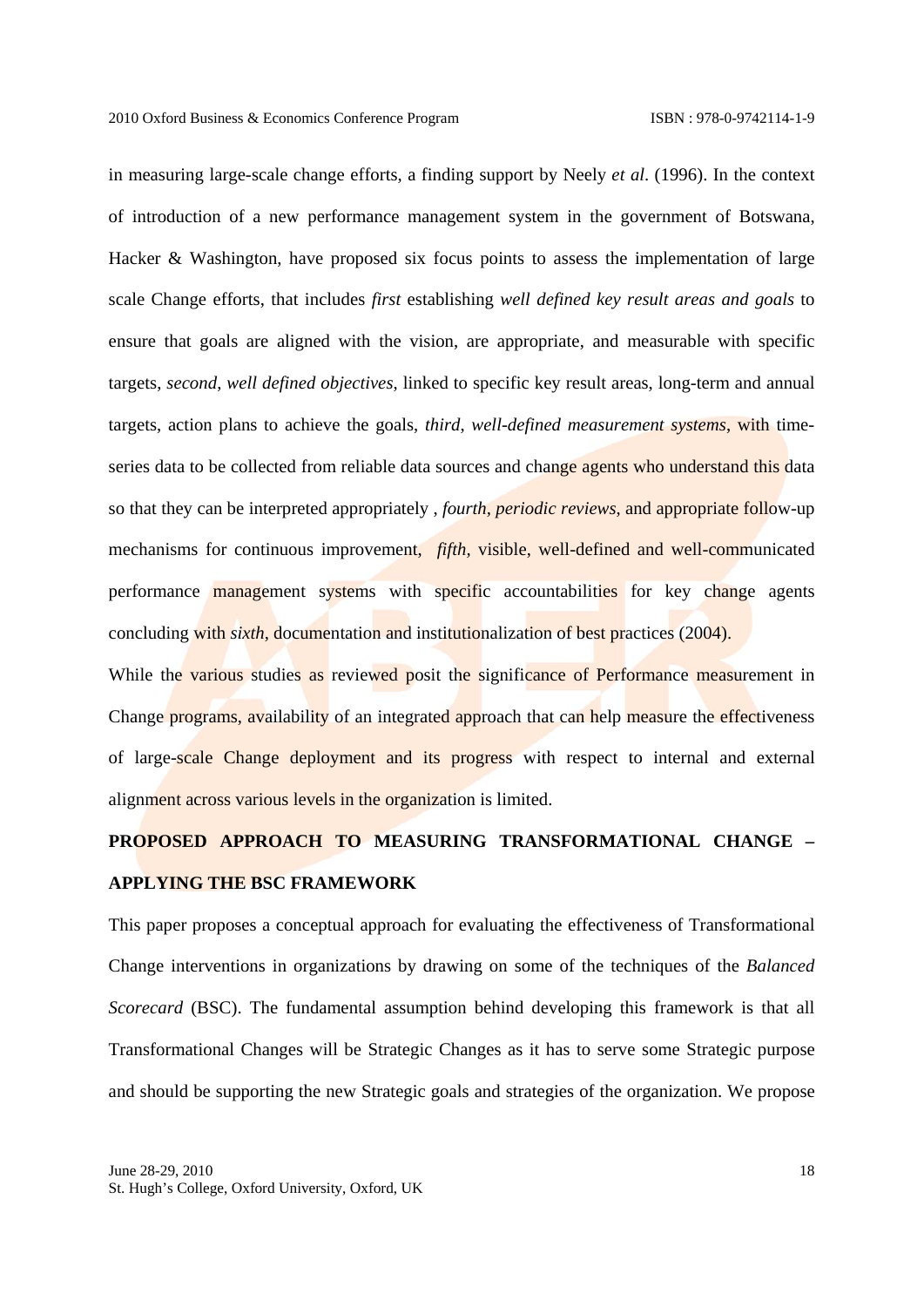therefore that measurement of Transformational Changes will have to be done in an integrated manner to understand the key linkages between micro and macro dimensions of the organization impacted by the Change and must be continuously aligned with the strategic goals of the organization (Cassell, Close & Duberley, 2001; Hacker & Washington, 2004; Zia, 2005; Cheng, Dainty & Moore, 2007; Key & Newcomer, 2008), and therefore the rationale for applying the techniques of the Balanced Scorecard in our proposed framework on measuring change (Chavan, 2009; Kaplan & Norton, 2008; Chen, Dainty & Moore, 2007, Hayes, 2007; Davis & Albright, 2004; Bryant, Jones & Widener, 2004; Chan, 2004; Hacker & Washington, 2004; Chenhall & Langfield-Smith, 1998) The BSC framework highlights the significance of linking measurement systems to Strategic Objectives and scores over traditional performance measures with its emphasis on alignment, cause and effect relationship and focus on both *Lead* and *Lag* Measures, in addition to focusing on the four perspectives of Financial, Customer, Internal Business Process and Learning and Development which is at the core of the BSC framework (Kaplan & Norton, 1992, 1996, 2004, 2008)

# **Proposed Approach for Tracking and Evaluating the Impact of large scale Change Deployment Processes:**

Stage 1: Aligning Change Initiatives with an accurate Diagnoses of the need for change

Stage 2: Proposing a Change Deployment Approach based on the Balanced Scorecard Framework and developing Performance Measures for tracking and evaluating Transformational Change

#### **Stage 1: Aligning Change Initiatives with an Accurate Diagnoses of the Need for Change**

Based on a review of literature (Hayes, 2007; Hughes, 2006), we can propose that any transformational change model should begin with the question - *What is the need for change and*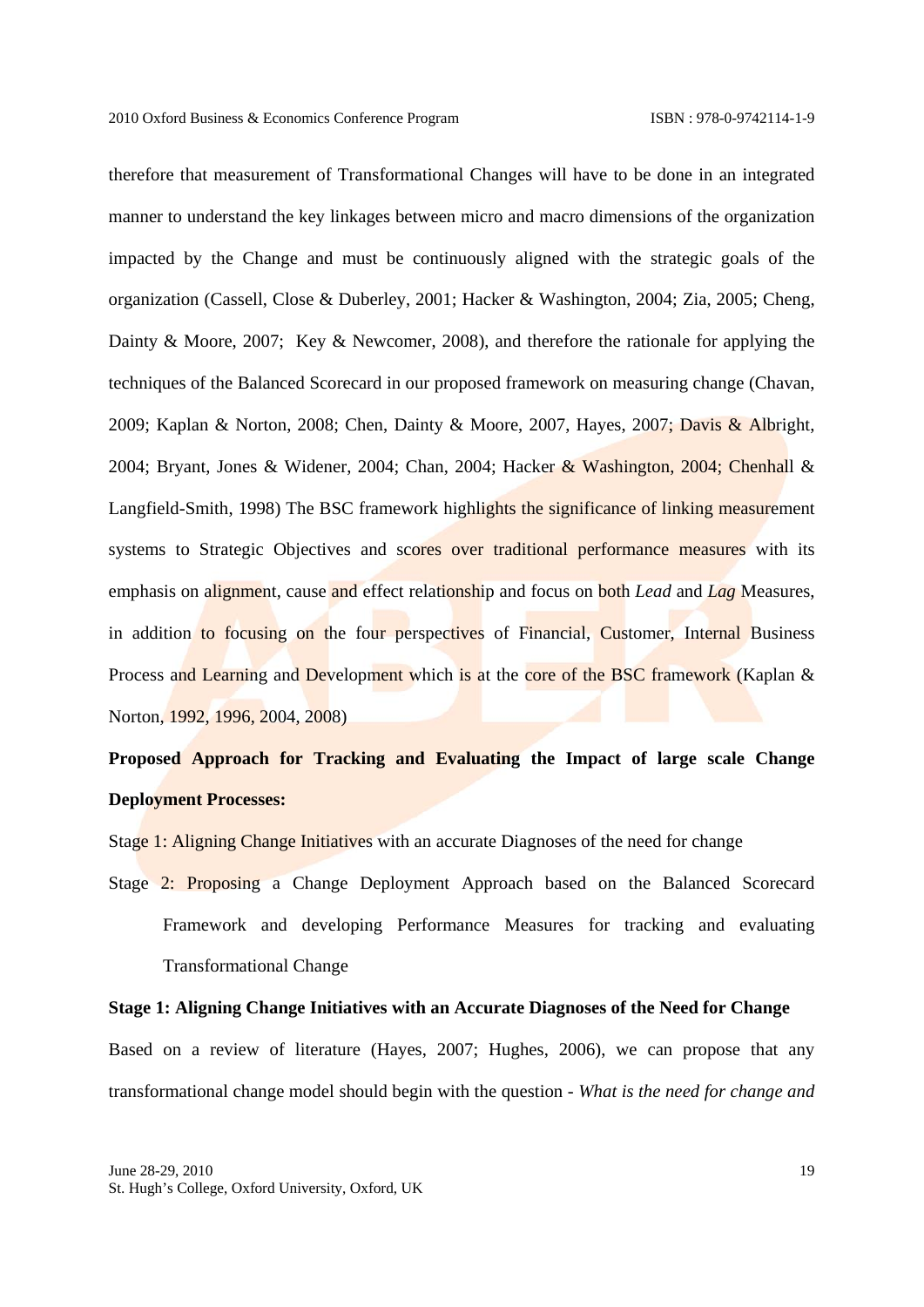*where is this need arising from?* Organizations wherein changes are initiated without an accurate analysis of contextual relevance will certainly fail as the change initiatives are not aligned with the real needs of the organization (Kee & Newcomer, 2008; Nadler & Tushman, 1989). This need may arise either for effective fulfillment of the vision, mission and strategic direction or they may be propelled by a need to redefine the vision, mission and strategic direction itself for realigning oneself with the market realities. Whereas in the former the need for Transformational Change arises from the internal dynamics and processes or rather lack of it, in the latter case the need for Change arises more due to the external factors, such as major shifts to the economic, social, legal and technological environment, that is turning the existing vision, mission and strategic direction of the organization as redundant, obsolete or out of synch with external requirements. This contextual identification is important in terms of identifying the framework for organizational diagnoses. The organizational diagnoses accordingly must be directed to answer two primary questions: *First,* what should be the strategic directions for the Change and *second*, how the same is going to be achieved. This would help in selecting the right Change Model/Initiative. Once we have selected the Change Model/Initiative to bring about Transformational Change the organization needs to evaluate the *organizational preparedness* for the same to complete the alignment process from the identification of need for Change to the rolling out of the Change Model/Initiative (Higgins, 2005; Hoogervorst, Koopman & Flier, 2005, Schneider, Hayes, Lim, Raver, Godfrey, 2003) The steps as described above are illustrated in Figure 1.

### **INSERT FIGURE 1 ABOUT HERE**

# **Stage 2 - Proposing a Change Deployment Approach based on the Balanced Scorecard Framework for tracking and evaluating Transformational Change**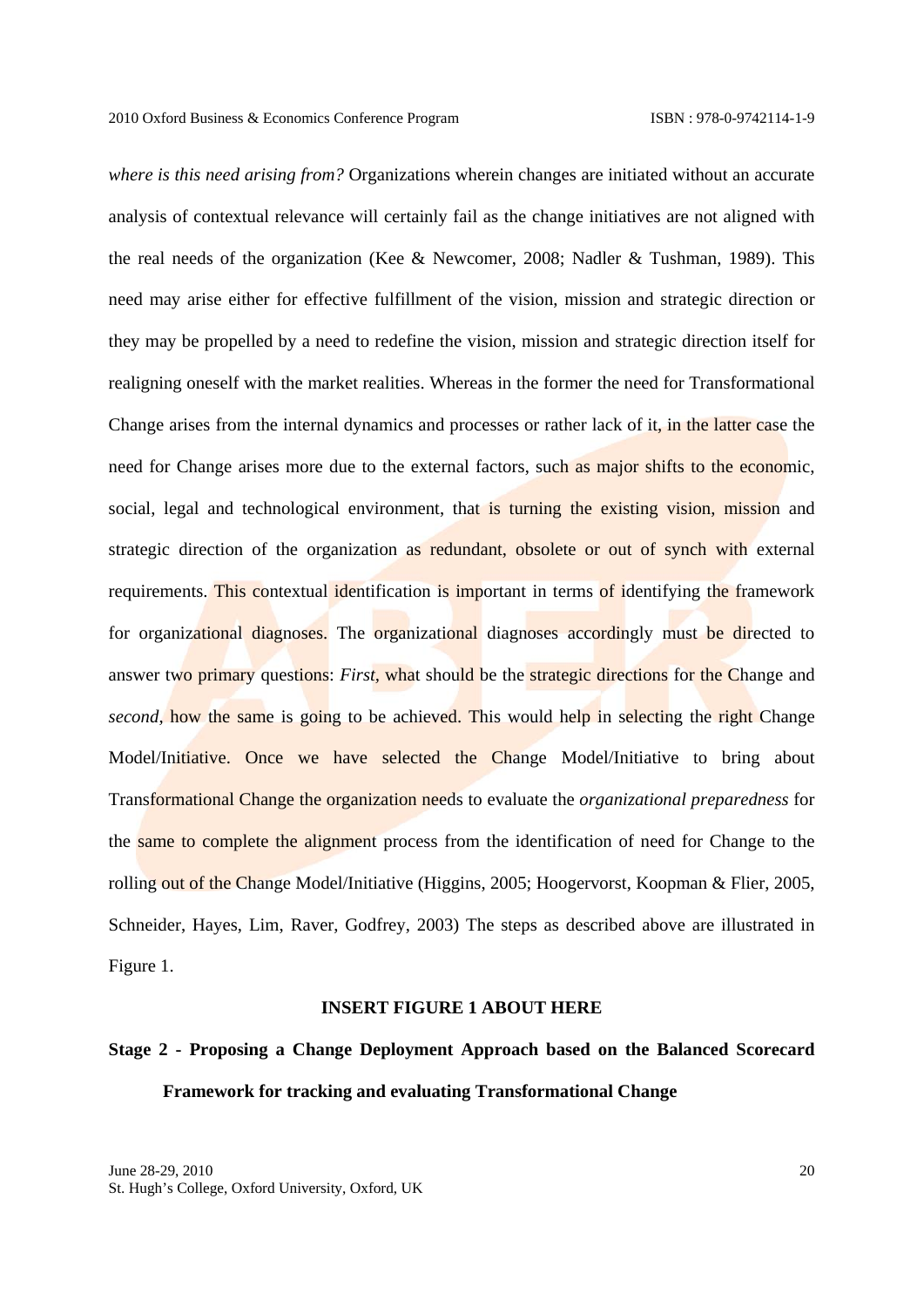Once the Change model has been identified and Organizational Preparedness is aligned, it is proposed that the Change-Deployment process can be initiated in line with the Balanced Scorecard Deployment process. In order to do so it is important to first understand the Balanced Scorecard Deployment Framework and then attempt to build the Change Deployment Process in a way that it captures the key dimensions of BSC Deployment Framework.

The Balanced Scorecard (BSC) Framework proposed by Kaplan & Norton "provides executives with a comprehensive framework that can translate a company's vision and strategy into a coherent and linked set of performance measures" (1996, p.55) .The BSC framework proposes a structured, methodical and detailed process of Strategy Deployment in a way that the Strategy gets linked to Performance Management Systems of the organization through the four perspectives, Financial, Customer, Internal Process and Learning and Development, the key steps being systematic development of themes and objectives in each perspective and developing performance measures for each of the objectives. The entire process gets systematically aligned through cause and effect linkages at each stage. One of the key contributions of this framework is the concept of laggard and lead indicators/measures. The framework suggests that instead of tracking the performance of the Business through traditional outcome based financial measures called *Lag Indicators* (Kaplan & Norton 1996, 2004), the organization must track the same by also measuring the intermediate outcomes and the output measures called *Lead Indicators* that drive these outcomes or Lag Indicators, thus providing a regular monitoring and reviewing mechanism for future improvements. The core/generic outcome measures as explained by Kaplan & Norton (1996) "tend to be lag indicators such as profitability, market share, customer satisfaction, customer retention, and employee skills" (p.149). However, to ensure that the outcome measures are attained they have suggested measures that lead to the attainment of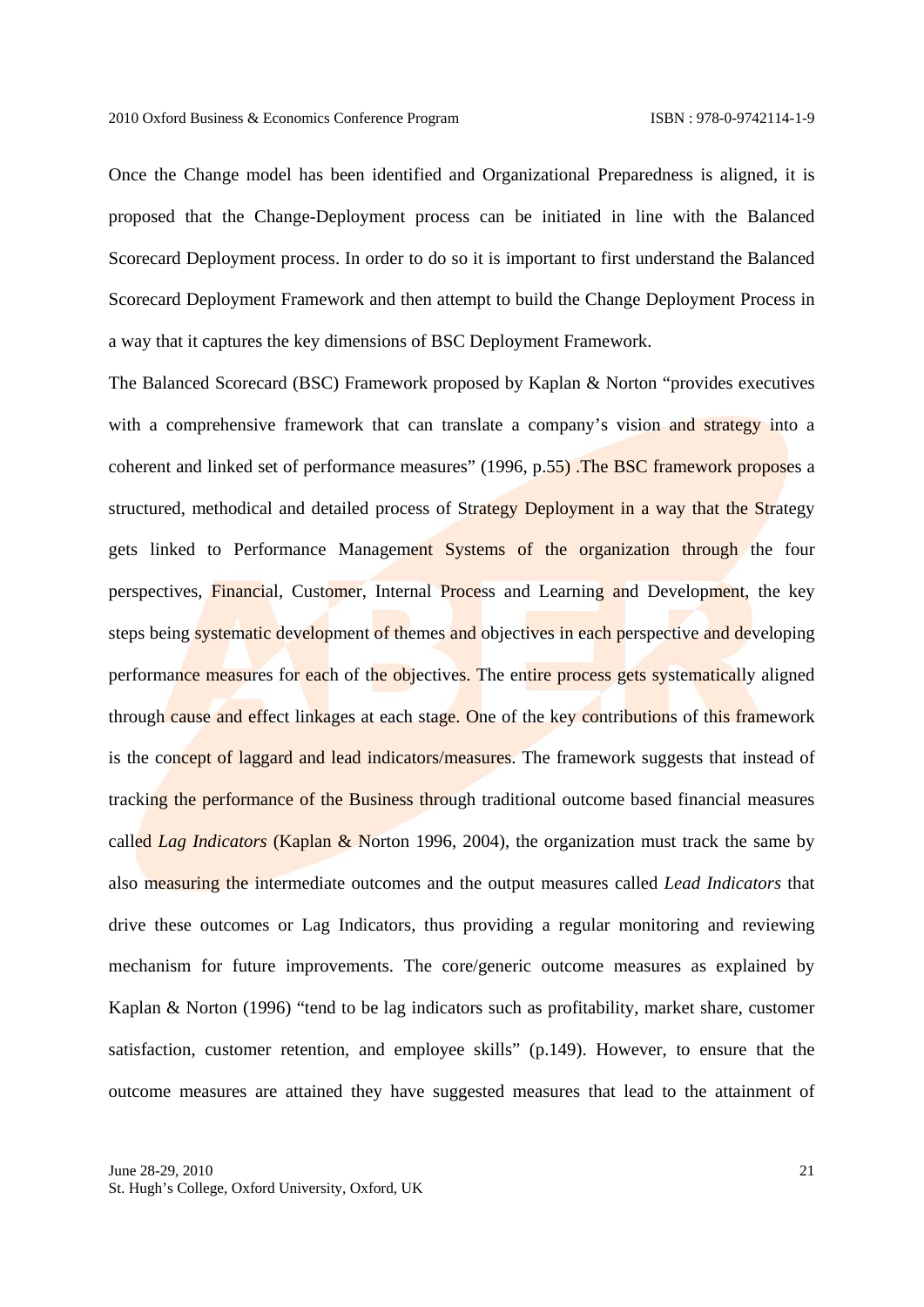outcome measures which they have called lead indicators/measures and have been defined as the 'Performance Drivers'(p.149) Kaplan & Norton (1996) also proposed that measuring organizational performance through BSC helps in clarifying, communicating and aligning strategic initiatives across the whole organization and this is achieved through developing systematic cause and effect linkages, thus breaking down vertical or horizontal barriers in strategy implementation. In operational terms, Strategy is broken down into three to five strategic themes which are called *pillars of excellence* (Rohm, 2008 a, 2) These strategic themes straddle across the four perspectives, and is further broken down into smaller strategic objectives in each of the four perspectives to manage each theme better. The entire process, from breaking the strategy into strategic themes, to linking the performance measures (lead and lag), is linked together through systematic cause and effect relationship in the form of a Strategy Map (Rohm, 2008 b).

### **Deployment of Transformational Change**

Transformational Changes, as has been emphasized by academics, researchers and practitioners alike, cannot be deployed without having a well thought-out plan or strategy, not only due to its sheer size and complexity but also because of the dynamics involved in the deployment of the same. Based on various studies as cited in this paper (for example, Kee & Newcomer, 2008; Hayes, 2007, Cheng, Dainty & Moore, 2007; Cassell, Close & Duberley, 2001; Buchanan, Fitzgerald, Ketley, Gollop, Jones, Lamont, Neath & Whitby, 2005; Higgins, 2005; Kotter, 1980; Burke & Litwin, 1992; Hoogervorst, Koopman &Flier, 2005) we can propose that certain key elements are critical to effective Change deployment process :

### 1. Clarity of Purpose and Contextual Relevance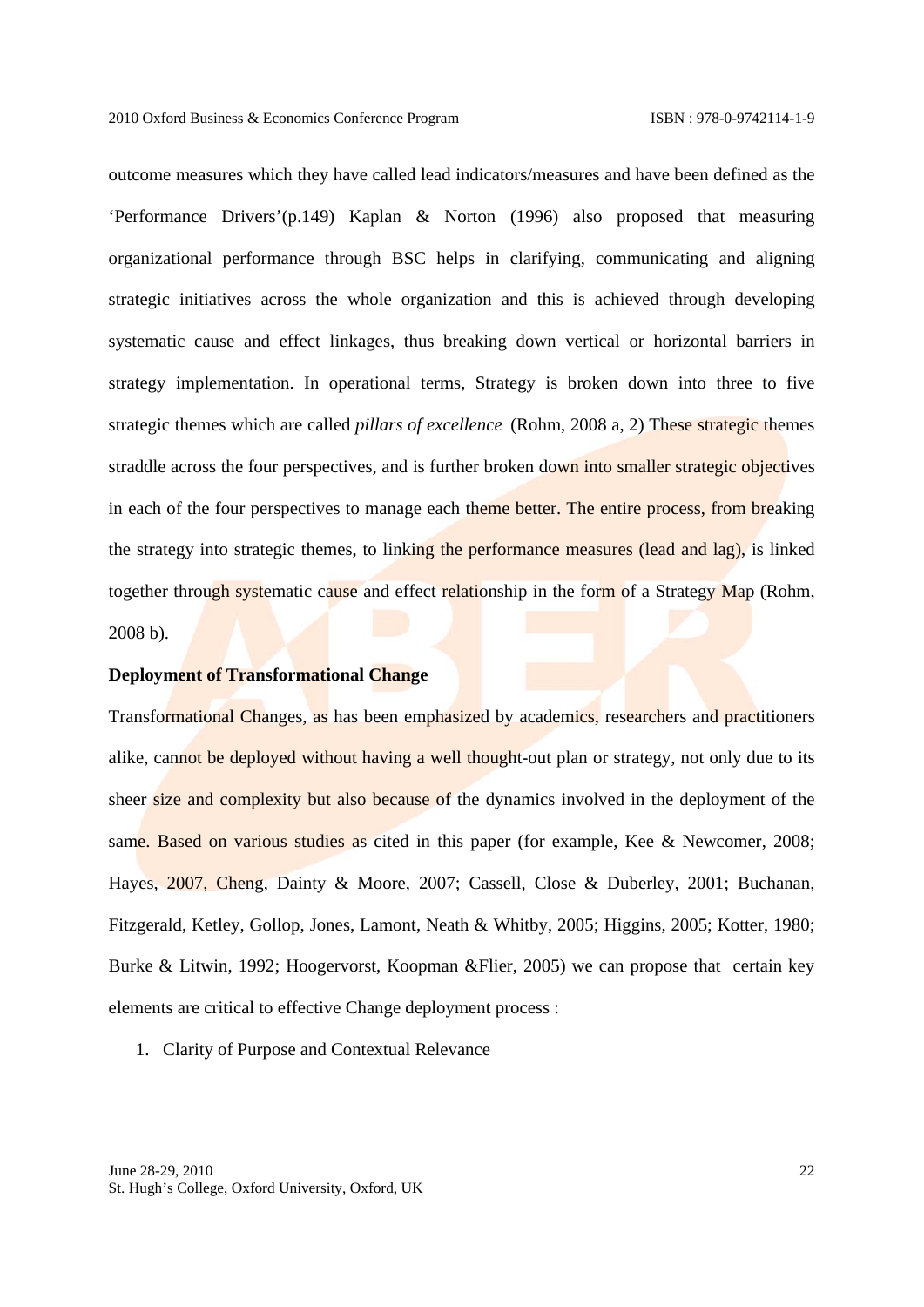- 2. Criticality of Alignment *internally* between Structure, Culture, Process, Strategy, Task, People, Technology and *externally* with the Market and the general Environment.
- 3. Managing the People side of Change, and
- 4. Constant Monitoring and Periodic Reviews, which necessitates Development of Effective Performance Measures for doing the same.

This paper postulates that in order to achieve the above stated dimensions of Change Deployment process, it is necessary to develop a step-wise, structured and methodical approach for improving and sustaining the efficacy of initiatives in each segment.

### **Proposed Approach**

Drawing from the key dimensions of the Balanced Scorecard Deployment Process and the Change Deployment Process as indicated in the previous section, we propose the following steps to ensure the effective deployment of transformational changes.

Step 1: Framing the Desired final Outcomes expected to be achieved from the Change Deployment and the Strategy for achieving the same. This step will involve two sub-steps including:

- a. Defining the intended Outcomes/Results expected from Change within the specific Time-Frame.
- b. A Strategic Approach to achieving the desired Change Outcomes/ Results in the most effective way, meeting all specified parameters.

Step 2: Breaking the Strategic Approach into Change Themes and linking it to Key Results that capture the critical essence of the outcomes desired from Change.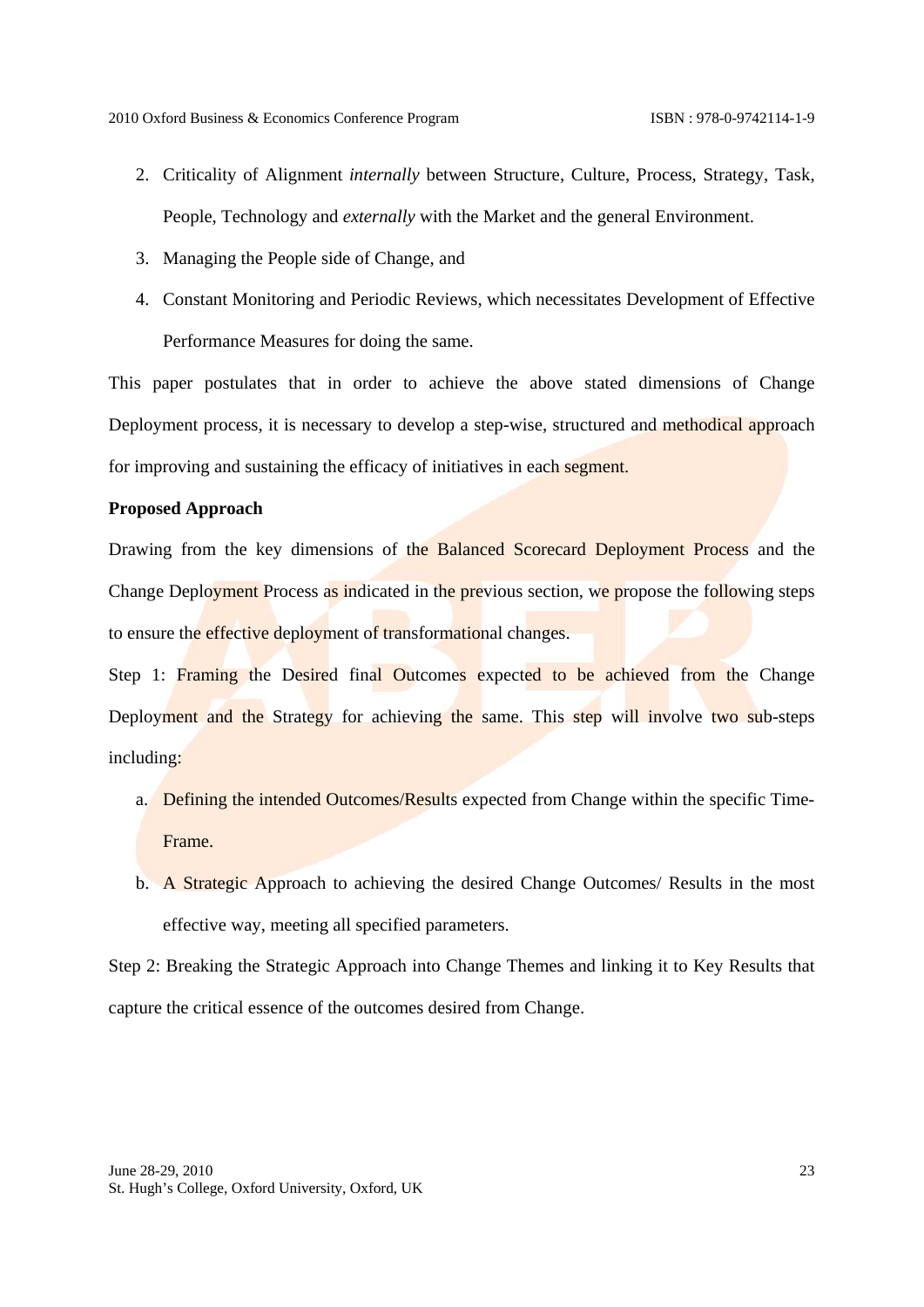The Strategic Themes should be able to clearly articulate the specific directions the organization must focus on during the Change implementation in order to deliver value to its divergent stakeholders.

Step 3: Breaking each Change Theme into manageable Change Objectives.

Change Themes being broad are difficult to measure as is the case with the Balanced Scorecard. Accordingly it needs to be broken down into manageable Change Objectives which can be monitored and reviewed against specific performance measures.

Step 4: Develop Performance Measures for each Change Objective.

Specify Performance Measures, both Lead and Lag against each Change Objective, both *generic*  that applies across all units and departments and *specific* to the needs of each unit and department.

Step 5: Aligning the Change Outcomes, Change Themes/Results, Change Objectives and Performance Measures developed for Change Deployment through an integrated Cause and Effect Analyses at each level.

Internal and external alignment is particularly significant at all stages in Strategic Transformational Change to reap the benefits from change.

### **INSERT FIGURE 2 ABOUT HERE**

Clarity about what end-result the Transformational Change will bring is the first step necessary to reap the benefits of the Change proposed (Figure2). While considering Large Scale Transformational Changes, the most important requirement is to clearly articulate in the very beginning, the final Strategic Outcomes desired through the entire Change Deployment exercise. Following in the footsteps of Balanced Scorecard Framework, once the desired final Outcome from Change is clearly understood and articulated; the next steps are firming up of the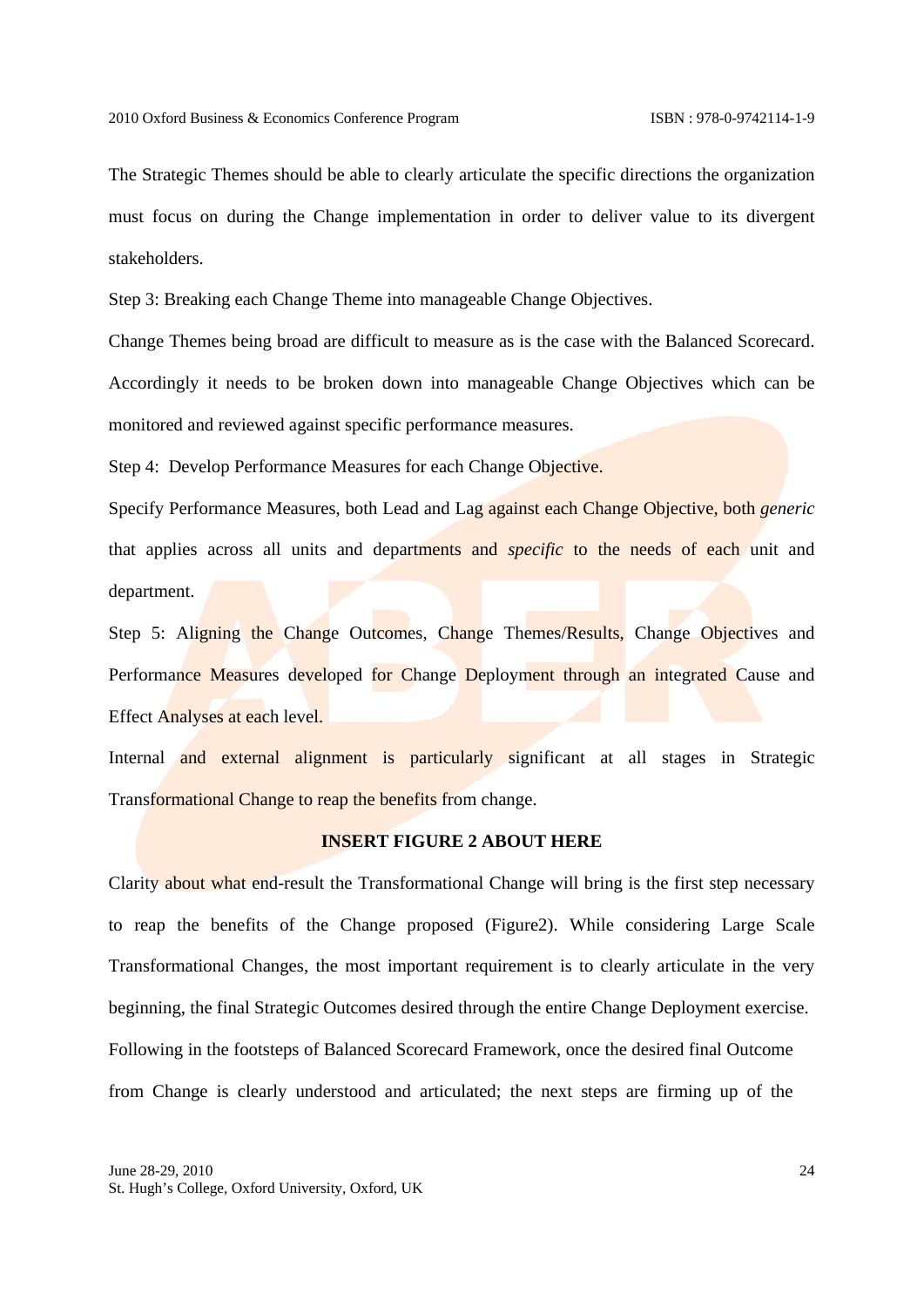Strategic Direction and Deliverables, which may be stated as Change Themes and Change Results. It is critical that Change Themes are developed in such a way that it captures the critical essence of the desired final outcome of the Change and the strategic direction it should focus on to meet the expectation of all stakeholders.

Change Objectives are then proposed as the next critical step in the process of deploying strategic transformational changes. The purpose of developing objectives is primarily to break the themes into meaningful, manageable and measurable components which will help in accomplishing the articulated Change themes. What is debatable however is whether these objectives of Change should always be developed for each of the Four Perspectives of Financial, Customer, Internal Business Process and Learning and Development as is the case with Balanced Scorecard Deployment or is there a case for developing objectives in a direct and simpler way.

Chavan, based on empirical evidence from multinational organizations reports that organizations that have implemented the BSC did so because they needed an integrated and flexible performance management system that could provide information on all key dimensions of the business in an integrated manner and this enabled them to successfully execute their strategy (2009). However the multiple measures of the BSC may also pose a challenge to decisionmakers with evidence showing that managers might give more weighting to 'common measures' and underemphasize or in some cases ignore 'measures' that are unique to particular units, as managers involved in decision-making have not developed these measures and therefore may lack an understanding of the same (Lipe & Salterio, 2000). In addition, a major challenge faced by large organizations that have deployed Balanced Scorecard, include capturing, collating, analyzing, and generating the required data to create reports for effective monitoring and review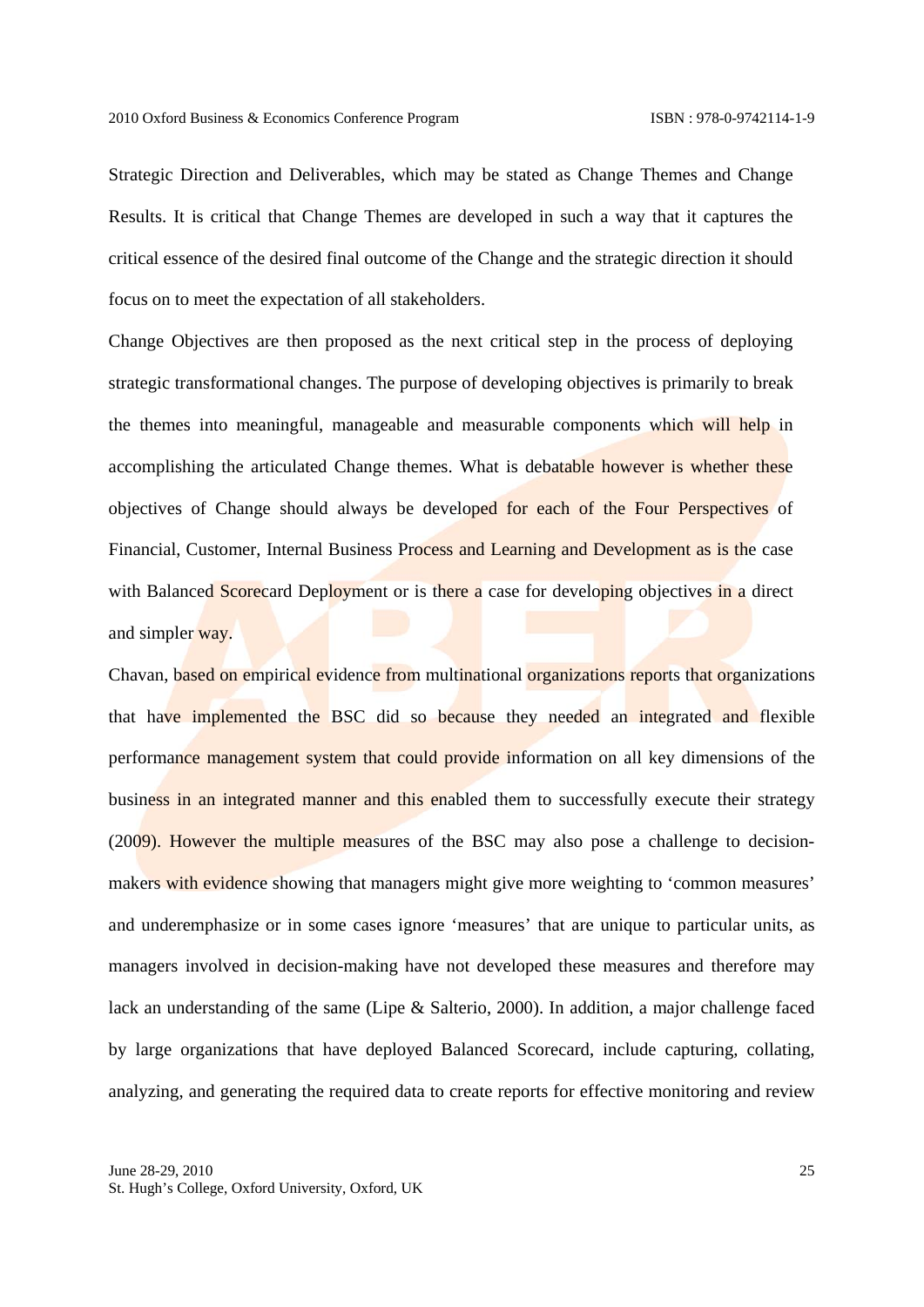of the processes in view of multiple objectives against each theme in each perspective and at different levels of the organization. Over the years this issue has been addressed by automating the deployment processes and development of a number of resultant software (Marr & Neely, 2003).

It is therefore posited that organizations looking for a simpler and manageable approach for developing effective measures to track Change have an option to develop Change Objectives directly from Change Themes without relating to Four Perspectives of Balanced Scorecard. In case of organizations that have already adapted the BSC framework or are intending to opt for the same, it may be preferable to develop Change objectives in a similar framework using the four perspectives. For other organizations, an alternative approach may provide a simpler and at the same time a rigorous process of developing performance measures by developing Change Objectives directly from Change Themes without reference to the four BSC perspectives (Figure 3). In either approach, it is necessary to establish systematic cause and effect linkages vertically between objectives and measures and horizontally among objectives and among measures

## **INSERT FIGURE THREE ABOUT HERE**

Cassell, Close & Duberley (2001) report that performance evaluations and control systems must be developed to study the complex linkage between inputs, processes and outputs, and the evaluation and control system at one level must be matched to the other two levels to facilitate the execution of desired behavior for the change to take root. We propose that once the Change themes have been translated into Change Objectives, Performance Measures are to be developed for each Change Objective for continuous monitoring and evaluation of the Change Processes designed to achieve the Change Objectives. While developing Performance Measures, we also have to ensure that they are neatly tied to Change Objectives and explicitly defined in terms of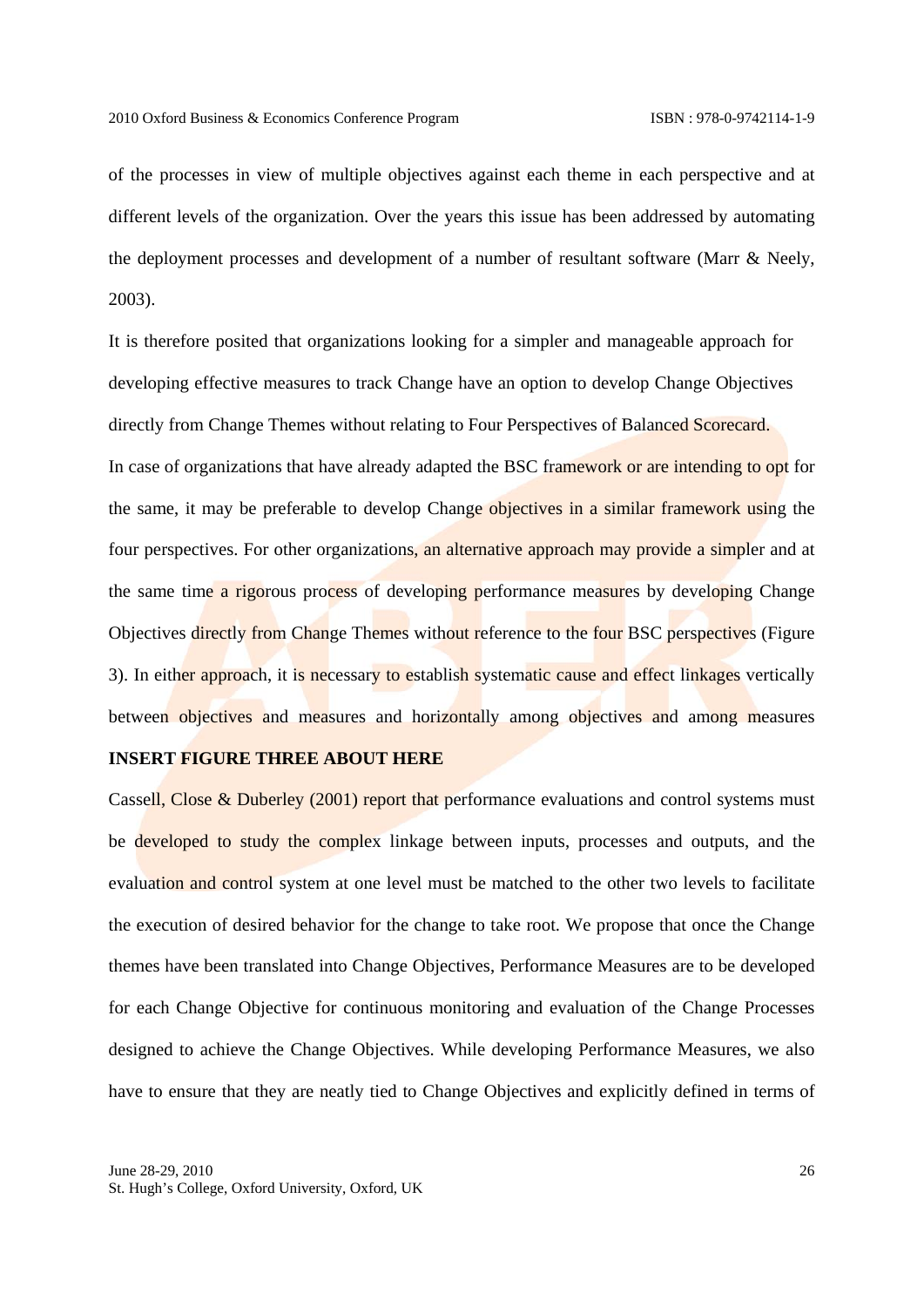process owners and unit of measure linked with collection, frequency, data quality, expected value, threshold for better than expected performance and lower than expected performance, all of which are valid to ensure measurement of the right things in the right way at the right time. Above all, these measures must provide useful management information for effective analyses and decision-making regarding change initiatives. One of the key learning from Balanced Scorecard Framework is the concept of Lag and Lead measures which are linked to measuring outcomes versus key drivers for achieving the outcomes.

The indicators/measures could be core outcomes, intermediate outcomes that will lead to these core outcomes and outputs that we desire from change. Outcome measures, by definition, are measures which can be achieved at the end of the measurement cycle that can take quite long to achieve and in the absence of performance drivers or lead indicators/measures will be difficult to be tracked and therefore the need for intermediate outcomes and outputs. Chen, Dainty & Moore (2007) report that performance management systems when aligned with organizational goals can help in developing and sustaining competencies to facilitate change and continuous feedback processes that monitor and evaluate all stages of change implementation can help address the gaps in a timely manner. It is proposed here that once the intended Change Objective is clarified it is important to establish targets and timelines according to benchmarked standards. As specified in BSC, specific initiatives must be articulated to achieve these targets and appropriate resource allocation must be ensured in addition to having specific tools, to measure whether these targets are achieved or not and if not, address the gaps accordingly. As is specified in the various change models, external alignment also must be ensured at all times since organizations are operating in a dynamic environment and therefore a constant assessment of outcomes and outputs is necessary at all stages of deployment so that these may be revised to ensure alignment.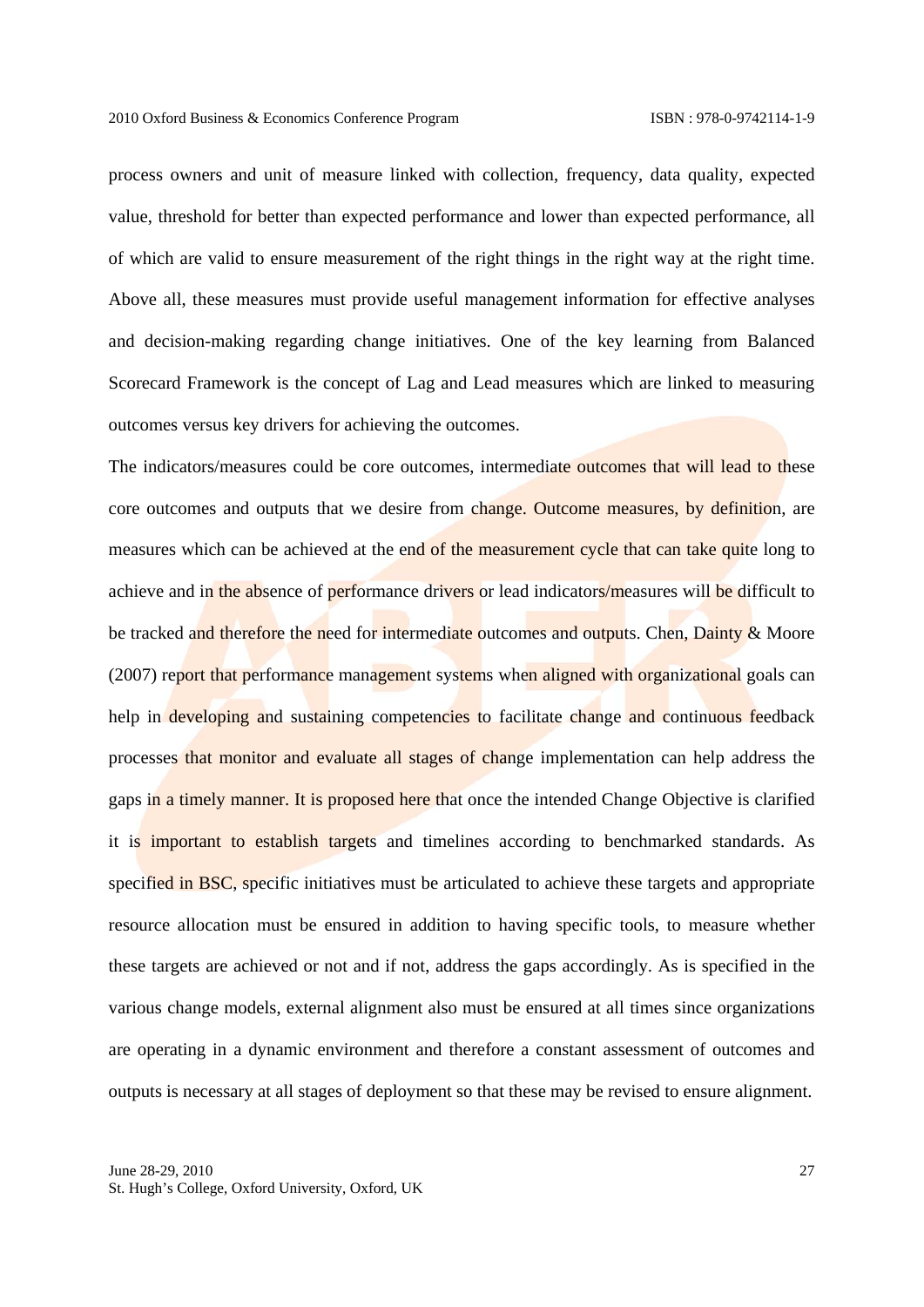Our proposed approach concludes with a final step of ensuring Alignment across the Change initiatives horizontally and vertically not only at the beginning of the Change Initiative but also continuously through a double loop feedback process to ensure the continuity and integrity of the total approach. This final step which is a continuous process in the Change Deployment Strategy will ensure alignment across the various Change initiatives in the organization such that the Change gets implemented in a coherent and integrated manner , the significance of which has been emphasized by several authors.

### **CONCLUSION**

This paper proposes a conceptual framework for tracking and evaluating the impact of large scale change interventions in organizations by drawing on the some of the techniques of the *Balanced Scorecard framework* (BSC). Most of the large transformational change initiatives are introduced to break away from the past and therefore involves in most cases questioning the very assumptions the organizations are based on. In addition, all transformational changes are strategic changes and involve some changes to vision, mission, strategy and culture (Nadler & Tushman, 1989; Burke & Litwin, 1992) in the face of current and future macro realities impinging upon the organizations. More often than not such transformations may not only require in most cases a recreation of the vision, mission, strategy, structure and culture, but in addition may require the realignment of the same at a systemic level both internally and externally in order to achieve strategic results through assessing and addressing gaps in alignment in a timely manner (Buchanan, Fitzgerald, Ketley, Gollop, Jones, Lamont, Neath & Whitby, 2005; Siggelkow, 2001; Huang, Nishi & Ziegert, 2003; Nadler & Tushman, 1989). Addressing a gap in available literature, this paper proposes a systematic and integrated approach to track and review large scale Transformational Change by drawing on the core dimensions of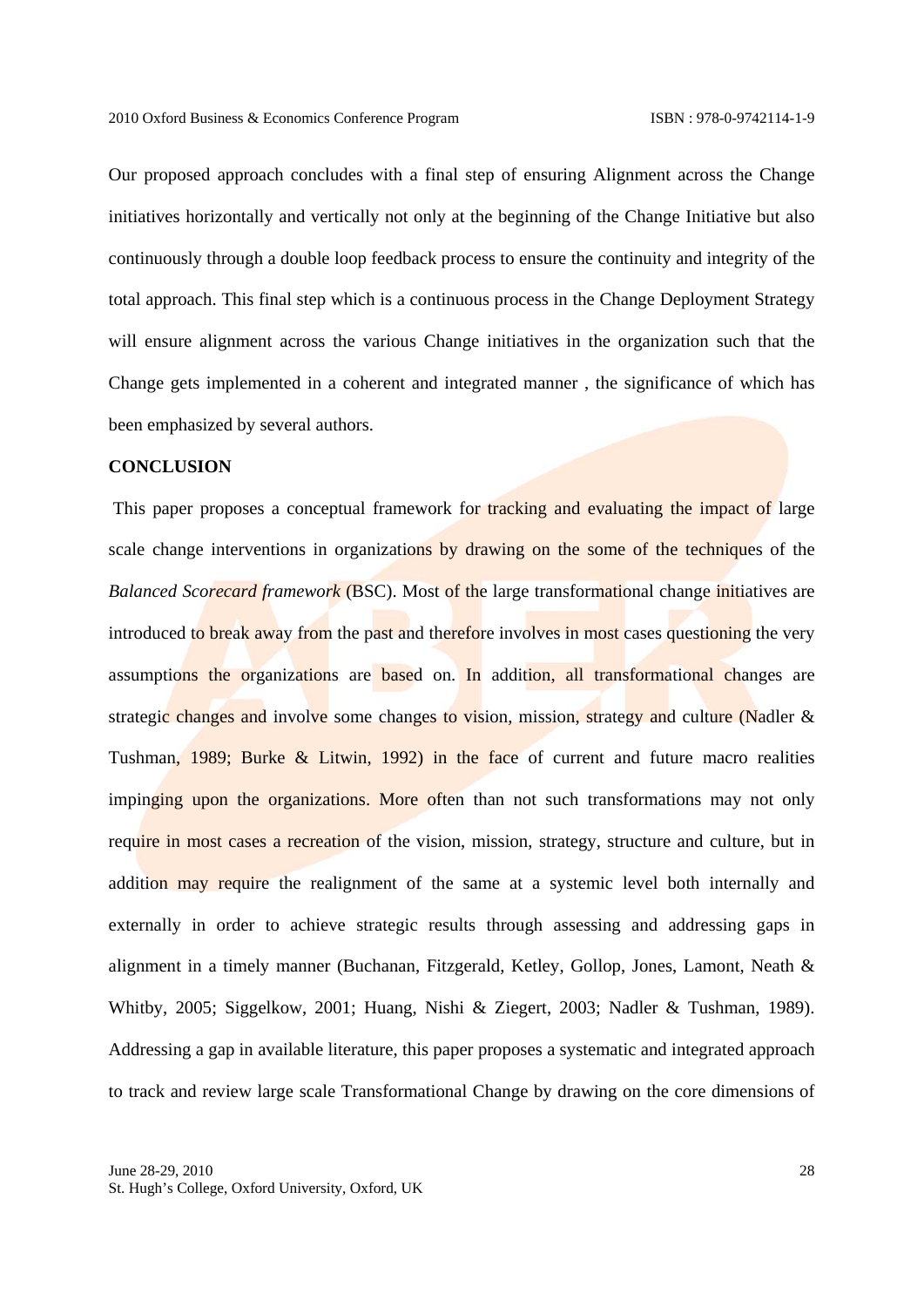the BSC approach. It is recommended that an application of the suggested framework in the context of large-scale transformational changes in organizations will provide evidence related to the validity of the proposed approach in addition to providing further directions for future research.

### **REFERENCES**

Beer, M & Nohria, N. (2000). Cracking the code of change. Harvard Business Review, 78 (May-June), 133 – 141.

Bryant, L., Jones, D.A & Widener, S.K. (2004). Managing Value creation within the Firm: An Examination of Multiple Performance Measures. Journal of Management Accounting Research, 16, 107-131.

Bourne, M., Mills, J., Wilcox, M., Neely, A & Platts, K. (2000). Designing, implementing and updating performance measurement systems. International Journal of Operations and Production Management, 20(7), 754 – 771.

Buchanan, D., Fitzgerald, L., Ketley, D., Gollop, R., Jones, J.L., Lamont, S.S., Neath, A., Whitby, E. (2005). No going back: A review of the literature on sustaining organizational change. International Journal of Management Reviews, 7 (3), 189-205.

Burke, W.W & Litwin, G.H. (1992). A Causal Model of Organizational Performance and Change. Journal of Management, 18 (3), 523 – 545.

Chavan, M. (2009). The Balanced Scorecard: A new Challenge. Journal of Management Development, 28 (5), 393 – 406.

Chan, Y.L. (2004). Performance Measurement and Adoption of Balanced Scorecards: A Survey of Municipal Governments in the USA and Canada. International Journal of Public Sector Management, 17 (3), 204 – 221.

Cheng, M-I., Dainty, A., & Moore, D. (2007). Implementing a new performance management system within a project-based organization. International Journal of Productivity and Performance Management, 56 (1), 60-75.

Chenhall, R. & Langfield – Smith. (1998). Factors influencing the role of management accounting in the development of performance measures within organizational change programs. Management Accounting Research, 9, 361 – 386.

Chenhall, R.H. & Langfield – Smith, K. (2007). Multiple Perspectives of Performance Measures. European Management Journal, 25 (4), 266 – 282.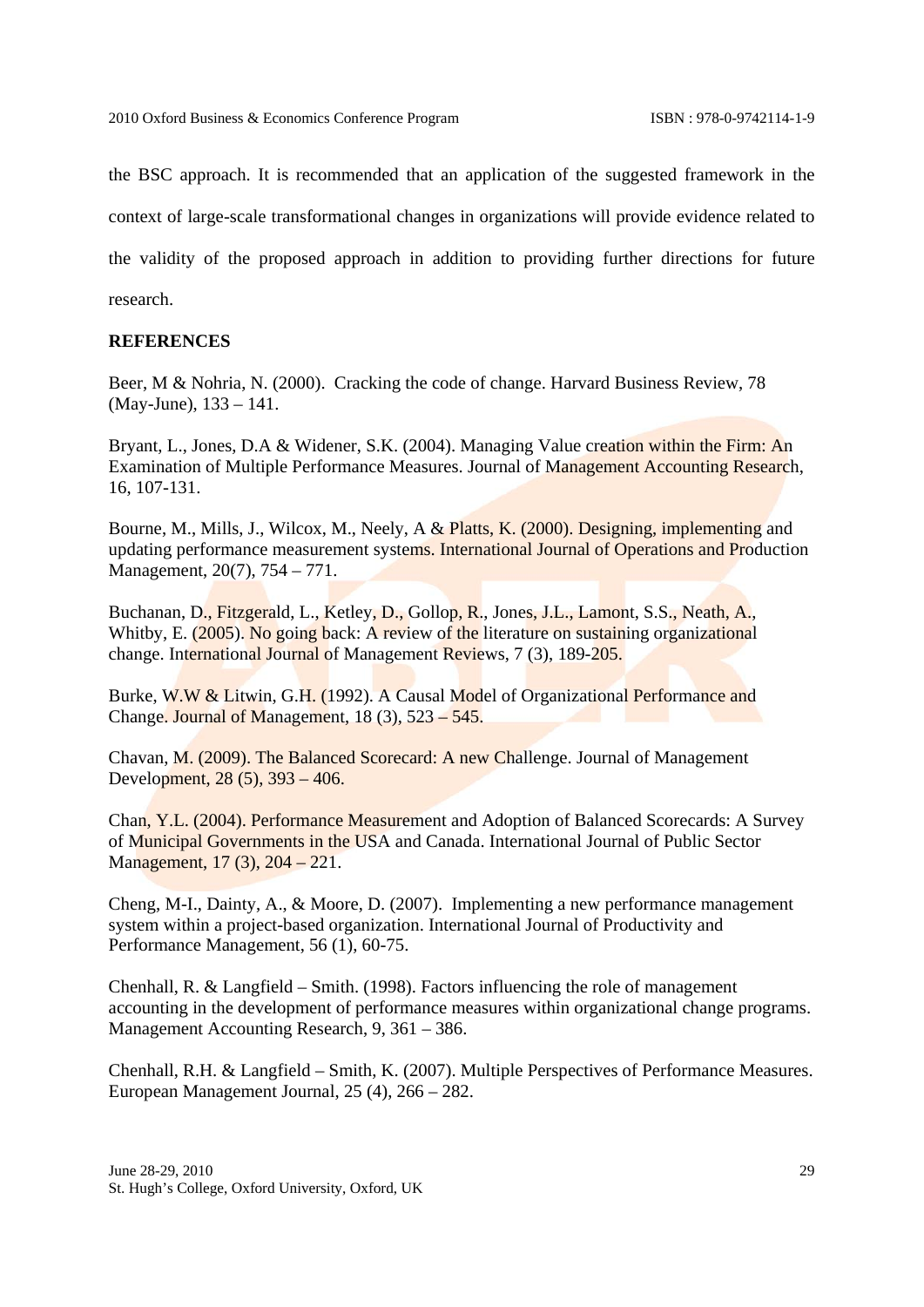2010 Oxford Business & Economics Conference Program ISBN : 978-0-9742114-1-9

Calvo – Mora, A., Leal, A. & Roldan, J.L. (2006) Using enablers of the EFQM model to manage institutions of higher education. Quality Assurance in Education, 14 (2), 99 – 122.

Davis, S. & Albright, T. (2004). An investigation of the effect of Balanced Scorecard implementation on financial performance. Management Accounting Research, 15, 135 – 153.

De Busk., Killough, L.N. & Brown, R.M. (2005). Financial Measures Bias in the Use of Performance Measurement systems. Advances in Management Accounting, 14, 61- 89.

Ford, M.W & Evans, J.R. (2000). Conceptual Foundations of Strategic Planning in the Malcolm Baldrige Criteria for Performance Excellence. QMG, Vol. 7 (1), pp. 1-26.

Gomes, C.F., Yasin, M.M. & Lisboa, J. V. (2004). A literature review of manufacturing performance measures and measurement in an organizational context: a framework and direction for future research. Journal of Manufacturing Technology Management, 15 (6), 511 – 530.

Hacker, M. & Washington, M. (2004). How do we measure the implementation of large-scale change? Measuring Business Excellence , 8(3), 52-59.

Hayes, J. (2007). The Theory and Practice of Change Management  $(2^{nd} Ed)$ . Palgrave Macmillan.

Higgins, J.M. (2005). The Eight 'S's of Successful Strategy Execution. Journal of Change Management, 5 (1), 3 -13.

Hoogervorst, J.A.P., Koopman, P.L. & Flier, H. (2005). Total Quality Management: The need for an employee centered coherent approach. The TQM Magazine,  $17$  (1),  $92 - 106$ .

Huq, Z. (2005). Managing Change: A barrier to TQM implementation in service industries. Managing Service Quality, 15 (5), 452 – 469.

Johnson, P., Cassell, C., Close, P. & Duberley, J. (2001). Performance Evaluation and Control: Supporting Organizational Change. Management Decision, 39 (10), 841 – 850.

Kaplan, R.S & Norton, D.P. (1992). The Balanced Scorecard: Measures that Drive Performance. Harvard Business Review, Jan-Feb, 71-79.

Kaplan, R.S & Norton, D.P. (1996). Linking the Balanced Scorecard to Strategy. California Management Review, 39 (1), 53 – 79.

Kaplan, R.S. & Norton. (1996). Translating Strategy into Action: The Balanced Scorecard. Harvard Business School Press, Boston, Massachusetts.

Kaplan, R.S & Norton, D.P. (2004). Strategy Maps: Converting Intangible Assets into Tangible Outcomes. Harvard Business Press, Boston, Massachusetts.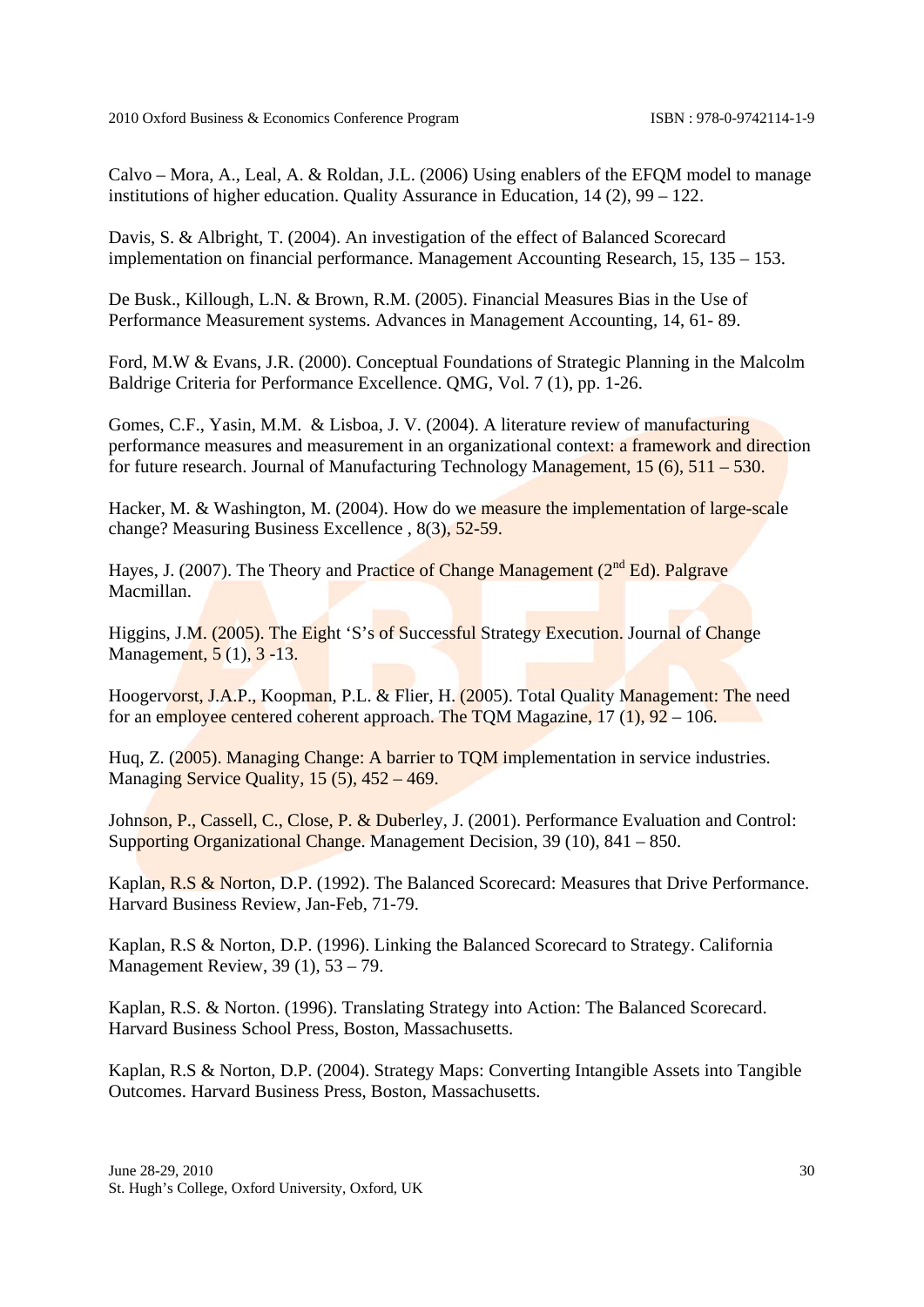Kaplan, R.S & Norton, D.P. (2008). The Execution Premium: Linking Strategy to Operations for Competitive Advantage. Harvard Business Press, Boston, Massachusetts.

Kee, J.E & Newcomer, K.E. 2008. Why do Change Efforts Fail? What can Leaders do about it?. The Public Manager, 37 (3), 5-12.

Kumar, V., Grosbois, D.D., Choisne, F. & Kumar, U. (2008). Performance measurement by TQM adopters. The TQM Journal, 20 (3), 209-222.

Lewin, K. (1951). Field Theory in Social Science, New York : Harper & Row.

Lipe, M.G & Salterio, S.E. (2000). The Balanced Scorecard: Judgmental Effects of Common and Unique Performance Measures. The Accounting Review, 75 (3), 283 – 298.

Malcolm Baldrige National Quality Award. Accessed February 14, 2010, (available at http://www.baldrige.nist.gov/)

Marr, B & Neely, A. (2003). Automating the Balanced Scorecard – Selection criteria to identify appropriate software applications. Measuring Business Excellence, 7(3), 29-36.

Nabitz, U.W. & Klazinga, N.S. (1999). EFOM approach and the Dutch Quality Award. International Journal of Health Care Quality Assurance, 12 (2), 65 – 70.

Nadler, D.A & Tushman, M.L. (1989). Organizational Frame Bending: Principles for Managing Reorientation. The Academy of Management Executive, 3 (3), 194 – 204.

Rohm, H (2008 a). Using the Balanced Scorecard to align your Organization, The Balanced Scorecard Institute – A Strategy Management Group Company, Accessed February 20, 2010, (available at http://www.balancedscorecard.org/BSC Resources/Articles White Papers/)

Rohm, H (2008 b). A Balancing Act, Performance Measurement in Action, Perform, 2 (2), Accessed February 23, 2010,(available at http://www.balancedscorecard.org/BSC Resources/Articles White Papers/)

Schneider, B., Hayes, S., Lim, B-C., Raver, J.L., Godfrey, E.G., Huang, M., Nishi, L.H. & Ziegert, J.C. (2003). The Human Side of Strategy: Employee experiences of Strategic Alignment in a Service Organization. Organizational Dynamics, 32 (2), 122 – 141.

Siggelkow, N. (2001). Change in the presence of fit: The rise, the fall, and the renaissance of Liz Clairborne. Academy of Management Journal, 44 (4), 838 – 858.

Sinclair, D & Zairi, M. (1995). Effective Process Management through Performance Measurement: Part III – An Integrated Model of Total Quality-Based Performance Measurement. Business Process Re-engineering & Management Journal,  $1(3)$ ,  $50 - 65$ .

The EFQM Excellence Model, Accessed February 14, 2010, (Available http://www.efqm.org/)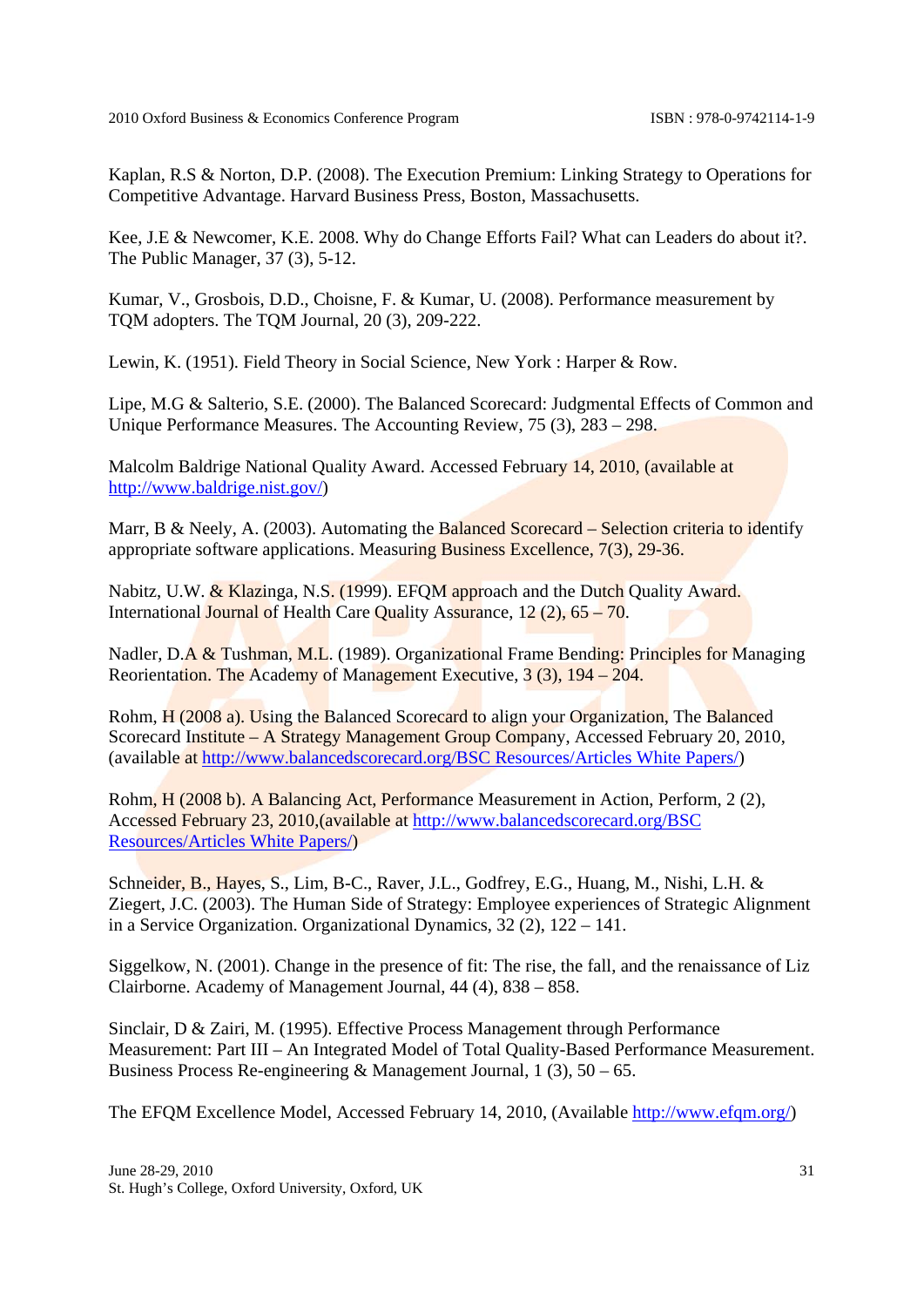Wongrassamee, S., Gardiner, P.D., & Simmons, J.E.L. (2003) Performance Measurement Tools: The Balanced Scorecard and the EFQM Excellence Model. Measuring Business Excellence, 7  $(1), 14 - 29.$ 

## **FIGURES**

## **Figure 1 - Aligning Change Initiatives with an Accurate Diagnoses of the Need for Change**

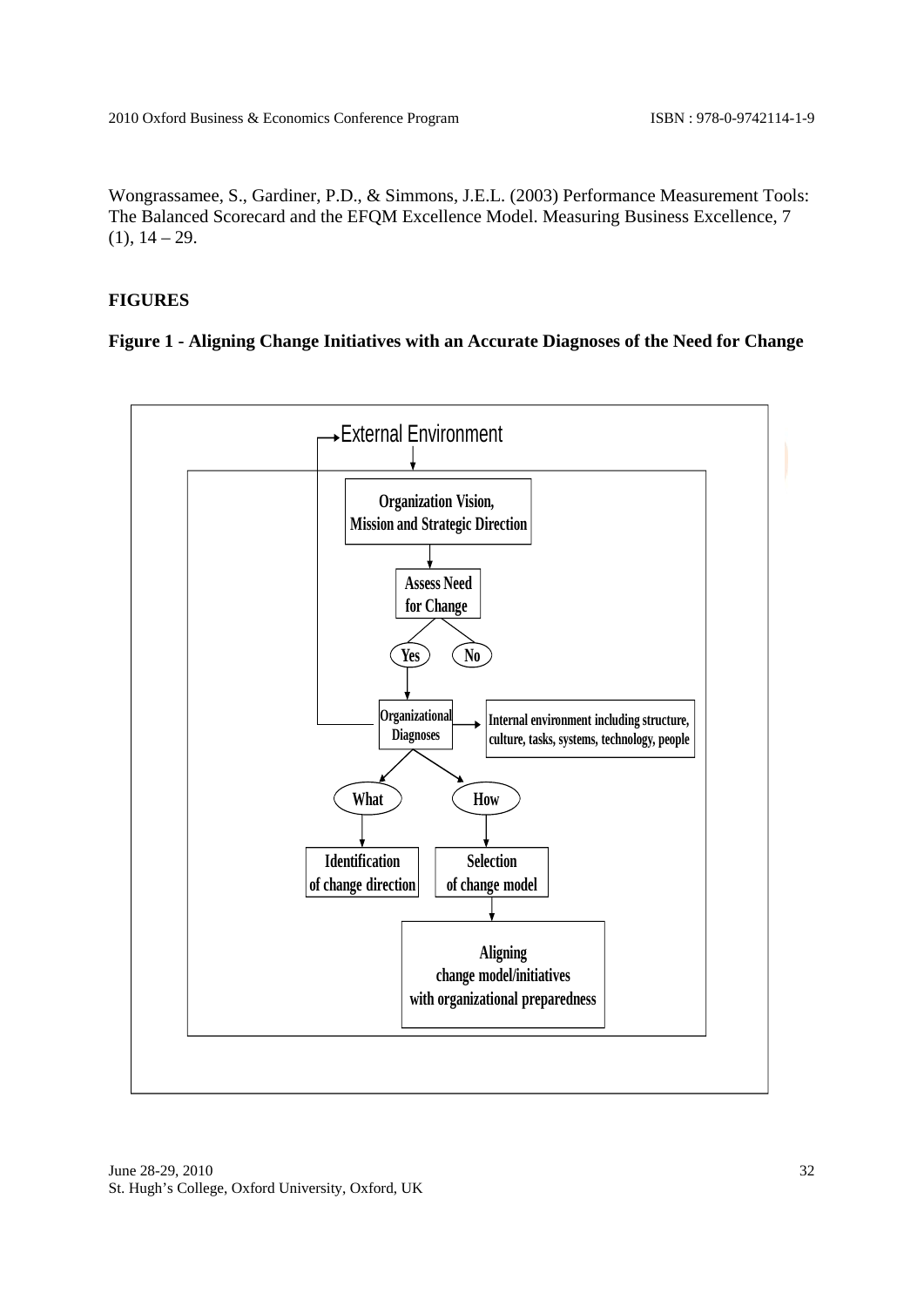## **Figure 2 - Change Deployment Strategy based on Balanced Scorecard Deployment**